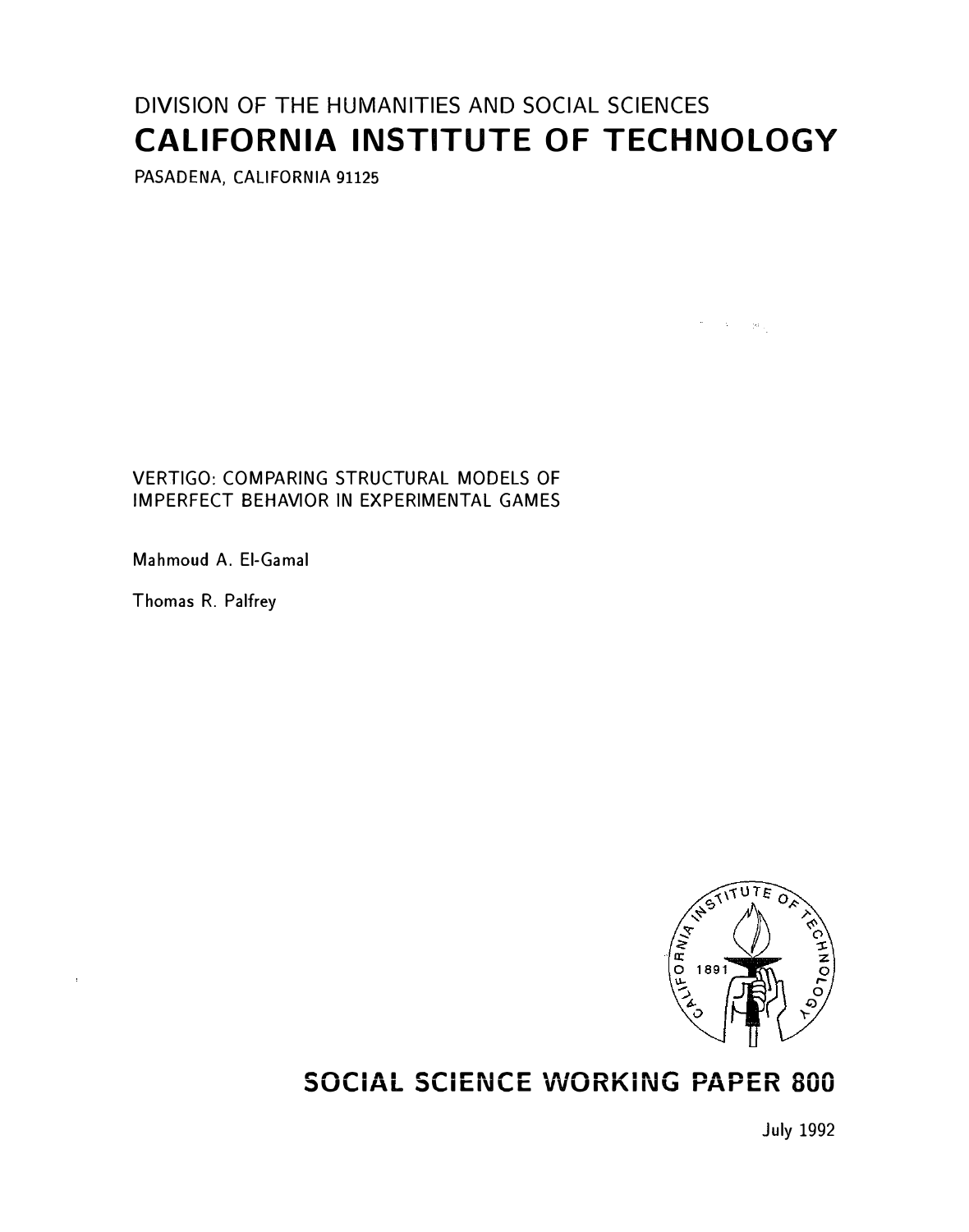## VERTIGO: COMPARING STRUCTURAL MODELS OF IMPERFECT BEHAVIOR IN EXPERIMENTAL GAMES

MAHMOUD A. EL-GAMAL AND THOMAS R. PALFREY \* Division of the Humanities and Social Sciences, Caltech, Pasadena, CA 91125

#### July 1992

#### ABSTRACT

This paper investigates learning in games with one-sided incomplete information using laboratory data from a game which we call the game of Vertigo. The predicted Bayes-Nash equilibrium behavior of the agents in this type of game generates overly strong restrictions on the data, including the zero likelihood problem: certain actions should never be observed. To circumvent statistical problems, and to allow for deviations from perfectly rational behavior, we introduce the possibility of players making errors when choosing their actions. We compare two competing models depending on whether players take the errors in actions into consideration when formulating their strategies. We also investigate possible deviations from Bayes's rule, producing too fast or too slow an updating rule. In total, we get six models of sophisticated and unsophisticated strategy formation on the first dimension, and fast, slow, or no updating on the second. We apply a fully Bayesian structural econometric approach to compare the statistical performance of these six models, and to obtain posterior estimates of several nuisance parameters governing the errors in actions. The two models where players are unsophisticated and either use no updating at all, or use dampened updating, have a much higher likelihood than any of the others.

\*We acknowledge the financial support from NSF grant #SES9011828 to the California Institute of Technology and from the JPL-Caltech Supercomputing project. We have benefited from many discussions with Richard McKelvey. Marty Hahm wrote the computer programs for the experiment.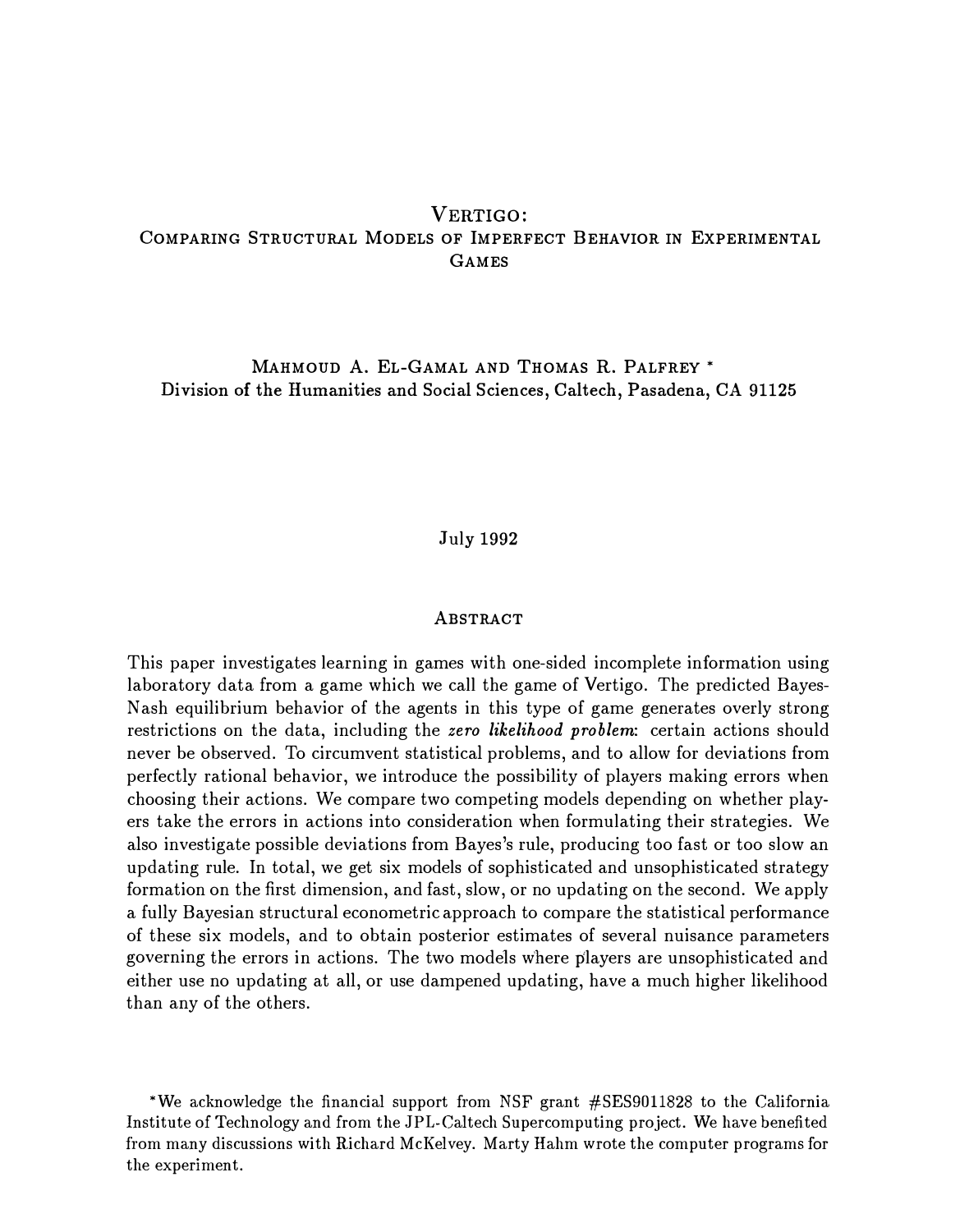## VERTIGO: COMPARING STRUCTURAL MODELS OF IMPERFECT BEHAVIOR IN EXPERIMENTAL GAMES

#### MAHMOUD A. EL-GAMAL AND THOMAS R. PALFREY

#### 1 INTRODUCTION

This paper investigates learning in multistage games with one-sided incomplete information using laboratory data. We focus on two issues related to possible deviations from behavior predicted by game theoretic models focused on perfectly rational behavior by Bayesian players. The first issue is imperfect choice behavior, and employs a model that generates an error structure that permits rigorous statistical analysis of the data. The second issue is imperfect learning behavior; agents' updating may be too fast or too slow in the existence of errors in actions.

Recently, it has become increasingly clear that models of game behavior demanding perfect rationality of the players seem to perform poorly under the scrutiny of careful statistical analysis of data from simple finite game experiments. This is true whether the games are strictly competitive (Brown and Rosenthal (1990)), have clear gains to cooperative behavior (Camerer and Weigelt (1988), McKelvey and Palfrey (1992)), or lie in some intermediate territory Banks et al. (1988), Brandts and Holt (1989), and Palfrey and Rosenthal (1991), Palfrey and Rosenthal (1992)). One reason for the existence of these problems is that most equilibrium concepts are essentially static and fail to address basic issues of learning dynamics, information, and the cognitive limitations of the players. A second, related, reason is that these equilibrium concepts typically place overly strong restrictions on the data. In fact, for most of the games that have been experimentally investigated, the equilibrium predicts the use of pure strategies. More to the point, equilibrium models frequently predict that certain strategies will never be observed. In these cases, both classical and Bayesian statistical methods lead to outright rejection of strictly rational models.

The predictions that certain strategies should never be observed may arise from a number of different scenarios ranging from the availability of dominant actions under certain circumstances, to very sophisticated updating rules resulting in full revelation of certain states of nature, and requiring particular pure strategies to be played (e.g. Cooper et al. (1991), and El-Gamal et al. (1991)). The end result is that certain actions cannot be observed at certain points in time during the experiment. If those "infinitely unlikely" events are observed in experimental data (e.g. players choosing a dominated action in Cooper et al. (1991), one is faced with what we call the zero likelihood problem.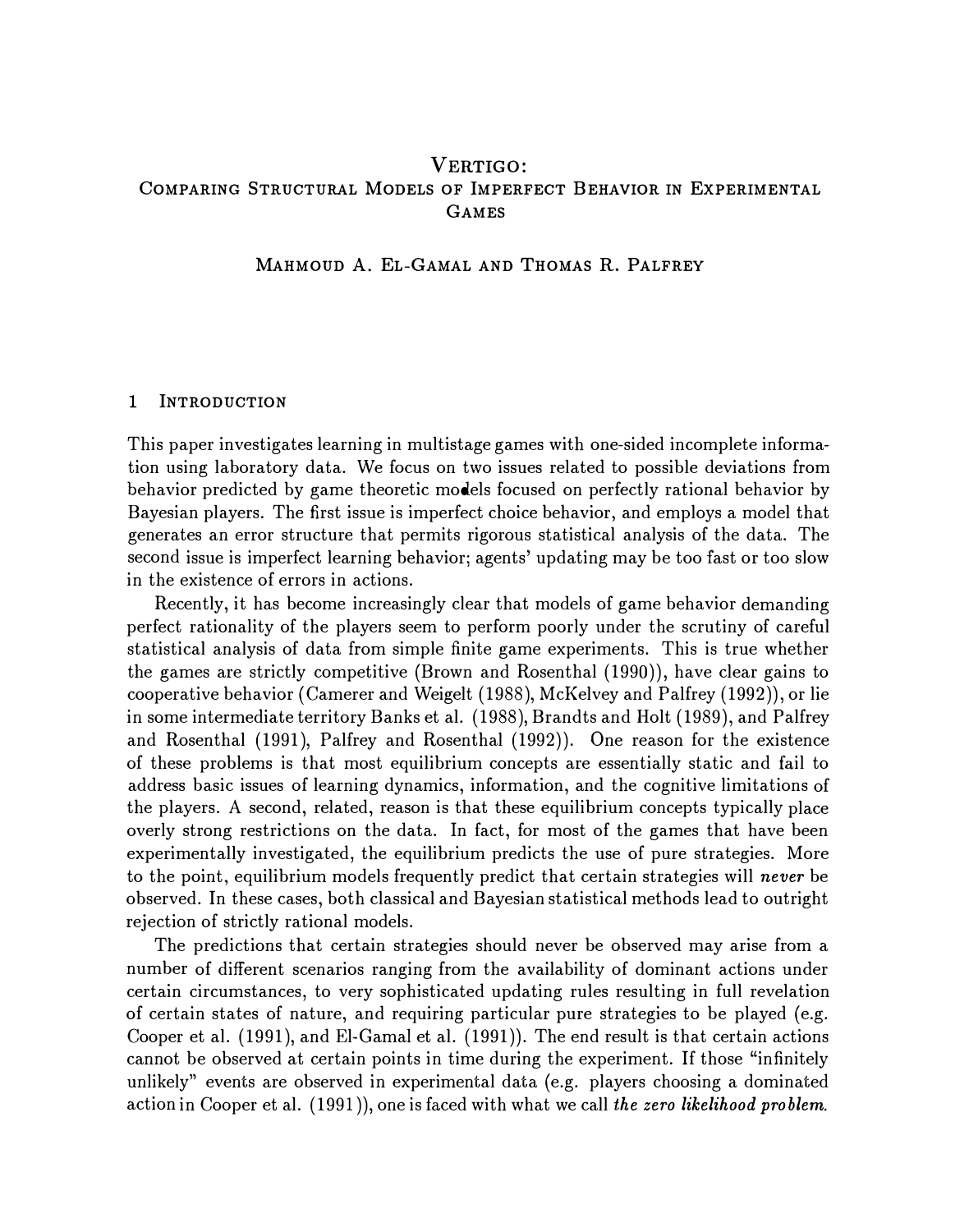A common, but statistically unsatisfactory way to deal with this problem is to ignore the zero-likelihood data points, treating them as missing data. Other popular procedures involve descriptive data analyses and the application of ad hoc measures of association or fit to compare the relative performance of several competing models.

Several recent attempts have been made to endow the strict rationality models with an extra feature that allows all observations to occur with positive probability. This paper follows this approach, and evaluates and compares several different specific ways to do this in the context of a multistage game of incomplete information. The players are assumed to follow the theory as long as they do not "tremble"; and they tremble with some probability  $0 < \epsilon < 1$ . When players tremble, they are assumed to choose their action in an arbitrary way which allows all possible actions to be chosen with some positive probability.<sup>1</sup> The first question explored along this approach was what value of  $\epsilon$  to use. In Boylan and El-Gamal (1992)'s study of disequilibrium dynamics, the model comparison was done at all possible  $\epsilon$ 's in [0, 1], and in their case, the results held for almost all  $\epsilon$  (excluding those values arbitrarily close to 1). In McKelvey and Palfrey (1992), and Harless and Camerer (1992), a value of  $\epsilon$  was estimated by its maximum likelihood estimator under the relevant model(s). In El-Gamal et al. (1991), the parameter  $\epsilon$  was viewed as a nuisance parameter, and hence, a prior was induced on  $\epsilon$  together with all other nuisance parameters of the models they studied, and this prior on  $\epsilon$  was updated as experimental data was collected. In this paper, we follow this fully Bayesian procedure, by specifying a model with nuisance parameters, integrating out these nuisance parameters with respect to our beliefs, which are updated as more data are observed.

The second issue that the introduction of the trembles poses is how players take it into account. In El-Gamal et al. (1991), and McKelvey and Palfrey (1992), the trembles were assumed to come from a common knowledge distribution which the players incorporated in making their decisions. In this sense, the players were assumed to be very sophisticated in dealing with the fact that their opponents, as well as themselves, may tremble at any point in the game. They incorporated these probabilities of trembles in their strategies (mappings from beliefs to actions), as well as updating rules (mappings from beliefs and observed actions to beliefs). This very high degree of sophistication would seem to put an incredible computational burden on the players. In order to solve for the full sequential equilibrium of a three-move centipede game played with two opponents, El-Gamal et al. (1991) required 120 CPU hours of a fast supercomputer (a Cray Y-MP2E/116). It might seem odd to deviate from perfect rationality by introducing the trembles, and then require such a high level of rationality in dealing with the trembles to make it almost impossible to solve for the equilibrium behavior. Lower degrees of sophistication in dealing with the trembles may be more reasonable.

This paper considers two levels of sophistication in the players' strategies. The so-

<sup>&</sup>lt;sup>1</sup>There are alternative ways to introduce imperfect choice behavior. Besides this "trembling" model, we are stochastic utility models (Logit, Probit, etc.), imperfectly controlled preference models (Palfrey and Rosenthal (1992)), evolutionary models with mutation, and imperfect equilibrium models (Beja (1992)). This paper focuses only on a simple revision of the tremble model.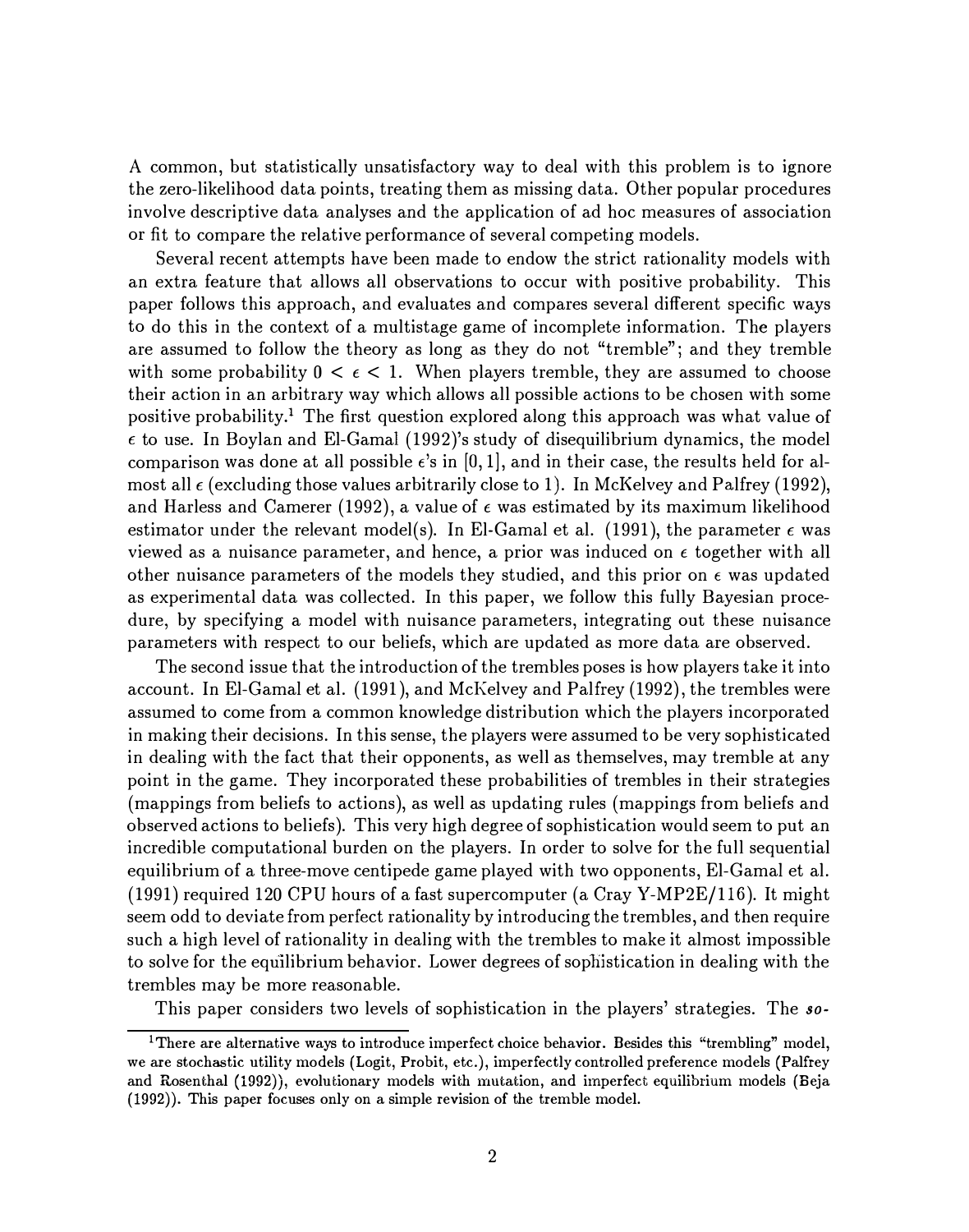phisticated model lets the agents take into account the fact that they, as well as their opponents, can tremble at any time, and adjust for that fact when deciding on their strategies. The *unsophisticated model* does not have the agents take account of the tremble probabilities when formulating their best responses, i.e., they decide on their actions as if no one ever trembles.

A second source of deviation from behavior predicted by Bayesian equilibrium, besides errors in actions, derives from errors in updating. The players may, to varying degrees, use available information in ways that are inconsistent with Bayes's rule. We consider three alternative updating models. The first model (which we label the undampened or fast updating model) lets the agents update from the observed moves of their opponents via the Bayes updating map, not taking into account the fact that their opponents may have trembled. The second model (which we label the dampened updating model) lets the agents update from the observed moves taking into account the fact that they may have resulted from a tremble. The last model of updating we consider is the no updating model, where the players do not use the observed actions to adjust their beliefs. Combining the two models of sophistication with the three models of updating generates a total of six alternative models.

We compare these models using a simple game of one-sided incomplete information, which we call the game of Vertigo. The informed player may be one of two-types, corresponding two possible payoff tables of a bimatrix game, called game 1 and game 2. The games are equivalent, up to a relabeling of the players, so one may think of the private information being that the informed player knows whether he is the row player or the column player, but the uninformed player does not.2 The probability distribution of the informed player's type is common knowledge. No player has a dominant strategy in either game 1 or game 2. There is a unique mixed-strategy equilibrium in each component game.

The game of incomplete information also has a unique equilibrium, which depends on the common knowledge prior over the types. One type mixes, and the other type adopts a pure strategy. Which type mixes depends on the prior.

In the experiment, each uninformed player plays a sequence of informed players, all of whom are the same type. The experimental procedures are organized in a manner that eliminates signaling possibilities by the informed (row) players. The next section will analyze the equilibrium of the game and describe the details of the experimental design and procedures. Section 3 lays out the six models embodying varying degrees of sophistication on the part of the players when accounting for the tremble probabilities in their strategies and updating rules. Section 4 presents the experimental results and our methods of data analysis, and discusses our ranking of the models that we consider. Section 5 concludes the paper.

<sup>2</sup>In the experiment, the two players know their labels, and the payoff entries for game two are the same as the payoff entries to game one, except they have been rotated counterclockwise by one cell in the table. Hence the name "Vertigo." This is equivalent to relabeling the players.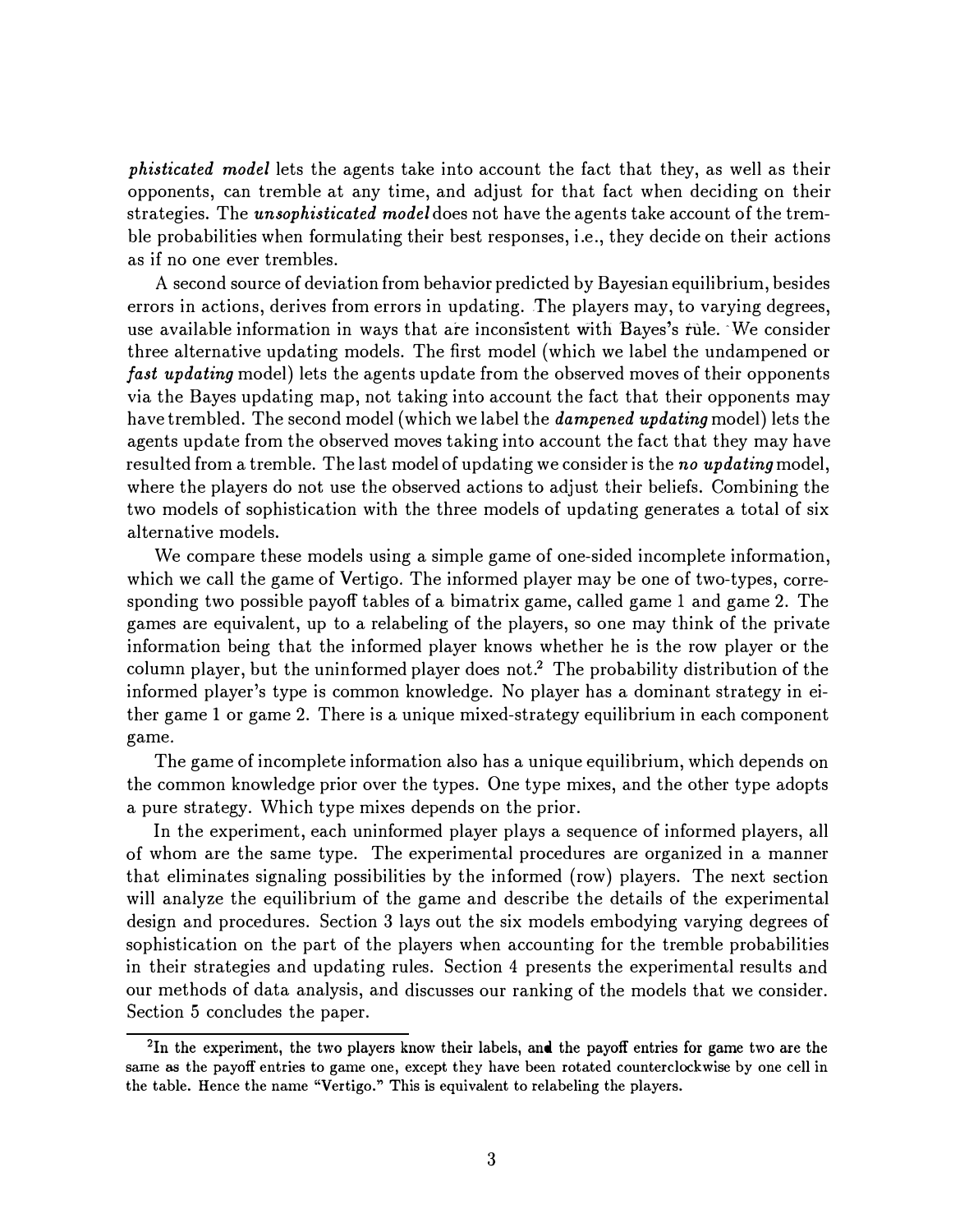#### 2 THE GAME OF VERTIGO:

#### 2.1 THE STAGE GAME:

The Game of Vertigo is defined by the following two tables, called game 1 and game 2:

|              | GAME I prob= $\pi$ : |  |  |  |
|--------------|----------------------|--|--|--|
|              |                      |  |  |  |
|              |                      |  |  |  |
| $U (0, a_2)$ | $(a_2, 0)$           |  |  |  |
|              | $(0, a_1)$           |  |  |  |
|              |                      |  |  |  |



In words, the players get to play Game I with probability  $\pi$ , and Game II with probability  $(1 - \pi)$ . The values of  $\pi$  and relevant payoffs  $a_1$  and  $a_2$  are chosen by the experimenter.

This class of games was chosen so that each game has the typical structure of a two person game with an unique mixed strategy equilibrium. The equilibrium of each game also has a symmetry property: each player assigns mixing probabilities to their two strategies in ratios of  $p : 1 - p$  where  $p = \frac{a_1}{a_1 + a_2}$ . These features of symmetry, uniqueness, and lack of dominant strategies make the game one which is convenient from an analytical and statistical point of view, and which is sufficiently complex to warrant the introduction of trembles into the individual's choices. The game was also sufficiently abstract so that we hoped to avoid having our control of subjects' financial motivations contaminated by preconceived notions of fairness or altruism, as in prisoner's dilemma or public goods experiments. We also wished to avoid a structure of payoffs that led to multiple equilibria, as this would generate serious difficulties in the statistical comparison of the competing models.

#### 2.2 THE EXPERIMENTAL DESIGN:

We study a 2n-person ( $n > 5$ ) five-stage repeated game based on the vertigo stage game defined above. There are n row players and n column players, who are seated at computer terminals which are separated by partitions. One payoff game is drawn according to the probability  $\pi$  before the beginning of stage 1. All row players in the room are informed of the outcome of this random draw. In stages 1-5 each participant in the experiment plays the stage game against a sequence of five different opponents, always using the same payoff game that was drawn initially.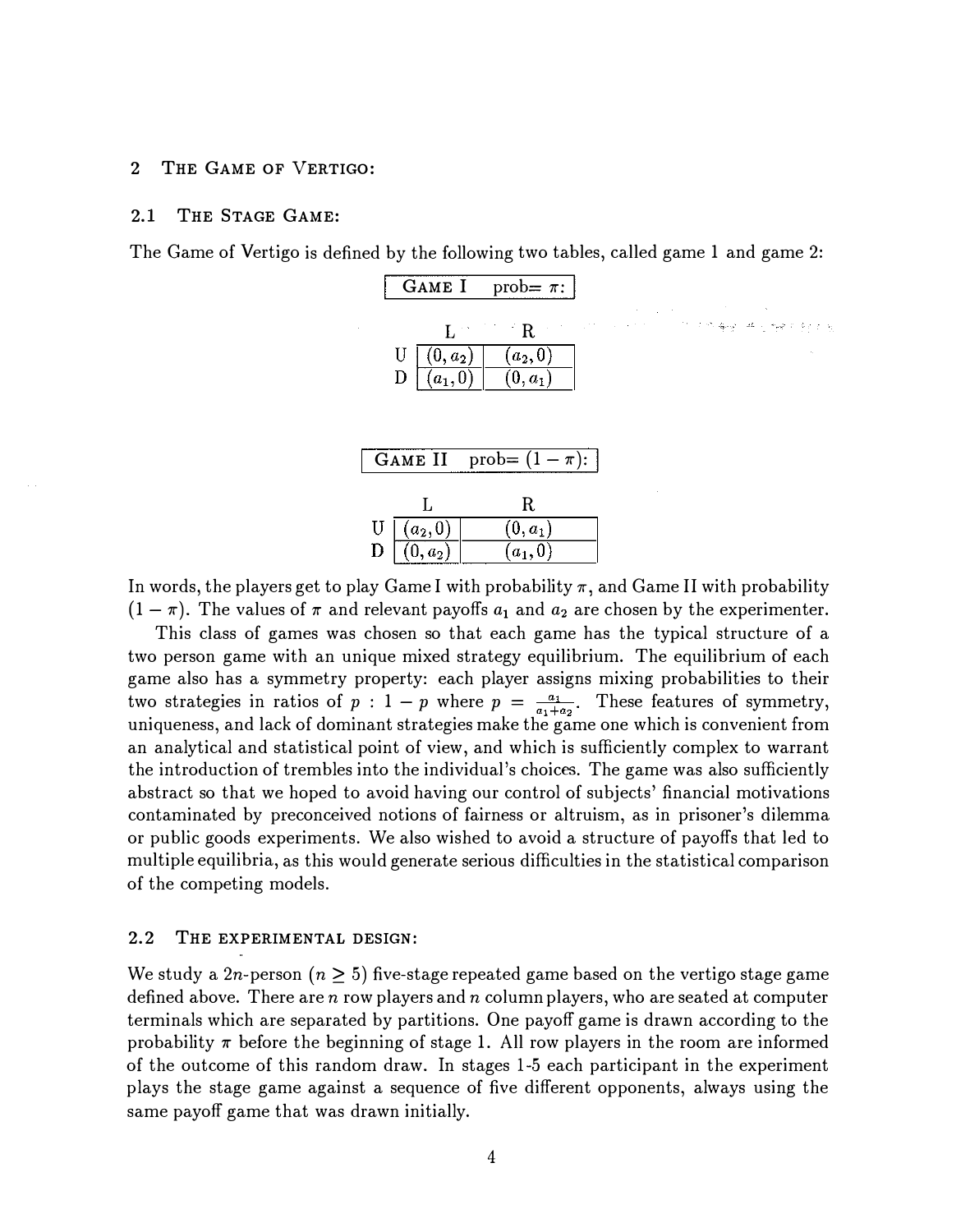The matching sequence is constructed using the technique of McKelvey and Palfrey (1992), which guarantees within the five stage game that it is logically impossible for a player's current move to have an effect on how that player's future opponents make choices in the later stages of the game. This is done by first labeling the players row player 1, row player 2, ... , row player n; column player 1, column player 2,. .. , column player n. In stage i, row player i is matched with column player i, and in stage j, row player *i* is matched with column player  $(i + j - 1)$  (mod n). Notice that, to avoid repetition, at least ten players are needed. This matching sequence is announced to all subjects, and they are informed that the labels (e.g. row player  $i$ ) are assigned randomly so that they cannot identify any of the players by their labels.

The information structure is controlled in a special way. In each stage players make their choices simultaneously. After everyone has moved, the row and column players are told what move their opponents at that stage chose. However, only the row players are told their payoff for that stage (they can infer it anyway from their knowledge of the drawn game). Since the column players were initially uninformed, and do not see their payoff they cannot infer directly which game was played. Play then proceeds to the next stage. After being rematched, each row player is informed of the history of the moves of other row players when they had previously played his current column player opponent. Thus for each pair, in each stage, the column player's past observations of row player moves is common knowledge to both players. The row player is not informed of the current column player's past moves, nor is the column player informed of the current row player's past moves. This information structure permits the row player to (in principle) infer the current column player opponent's updated belief of whether the actual game being played uses payoff game I or II, under the maintained hypothesis that earlier games followed Bayesian equilibrium play.

After the last stage (5) game is over, the payoff table is revealed to the column players and all subjects record their earnings. Subjects are then randomly reassigned player number labels (but row players remain row players, and column players remain column players). A second 5-stage game is then played in exactly the same manner as the previous one. A new payoff table is drawn according to the probability  $\pi$ , independently from the past draws. The matching sequence is done in the same manner (but anonymously, since labels have been randomly shuffled), and so on. Over the course of each experimental session, we conduct a total of ten 5-stage games in exactly this manner. After the tenth 5-stage game, subjects are paid in private, one at a time, in a separate room.

All of the above information is publicly announced to the subjects, by reading the instructions aloud at the beginning of the session. Following the instruction periods, subjects were led step-by-step through a series of exercises to assure that they understood the information structure, the matching rule, how they would be paid, and the keyboard and record-keeping tasks. See Appendix A for all the details. The sessions were conducted on a network of computer terminals at the Caltech Laboratory of Experimental Economics and Political Science, using Caltech undergraduate students. No subject participated in more than one session. A total of two sessions were conducted using twenty six different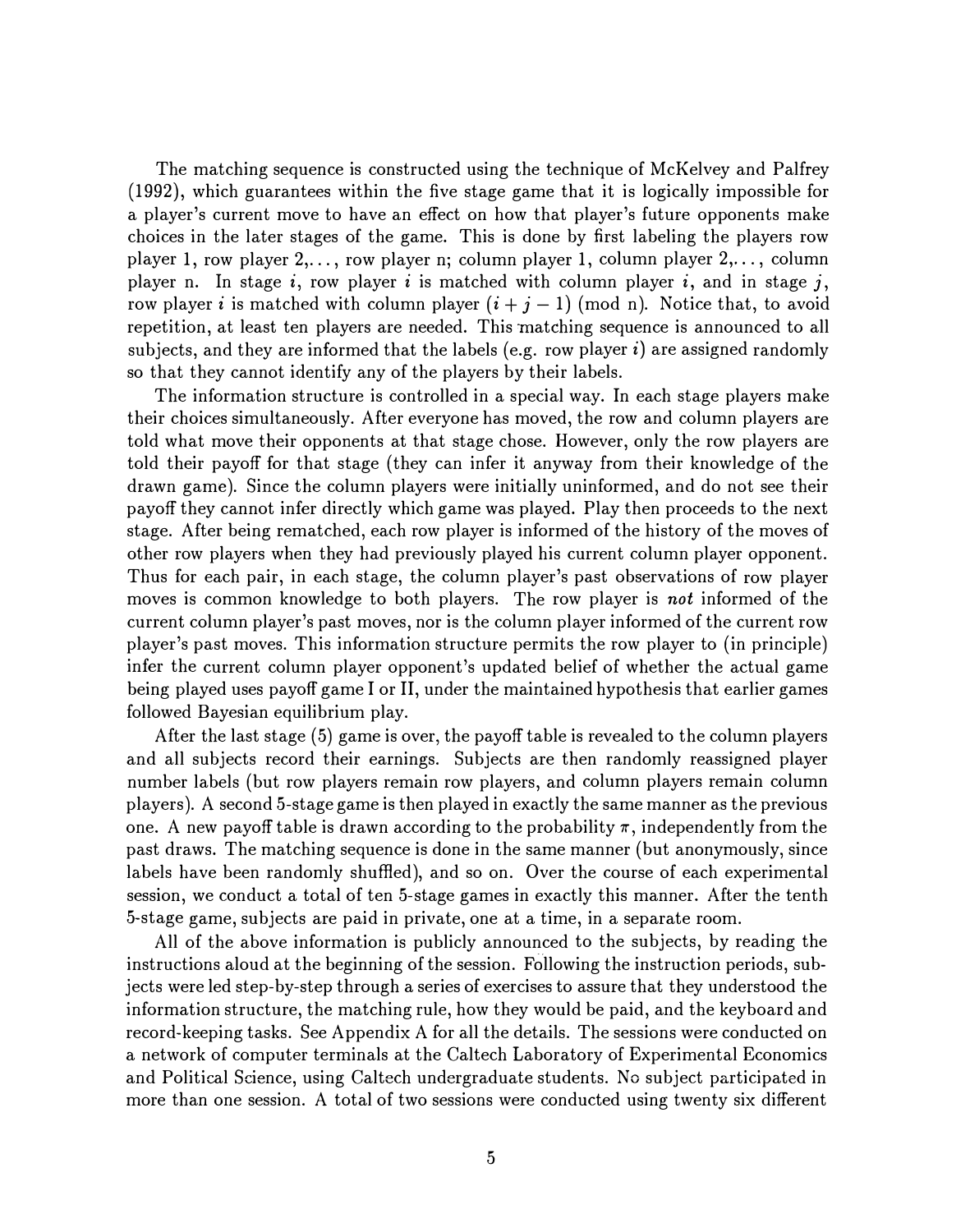subjects.

#### 2.3 EQUILIBRIUM STRATEGIES AND BELIEFS:

The Bayesian equilibrium of the 5-stage repeated game can be calculated by separately computing the equilibrium of an arbitrary stage s, depending on the prior  $\pi_s$  of a column player at stage s. The reason each stage can be treated independently (after accounting for the updating of the beliefs  $\pi_s$ ) is that our rotation and information structure isolates the strategic calculations of each stage. There is no role for signalling equilibria and reputational phenomena. Thus, for stage s, we index the strategies by the prior of the column player, say  $\pi_s$  that game I is currently being played. Denote:  $q(\pi_s)$ = column player's mixed strategy [prob(L)].

 $p1(\pi_s)$  = row player's mixed strategy [prob(U)] if game I.

 $p2(\pi_s)$  row player's mixed strategy [prob(U)] if game II.

Finally, let  $\pi_{s+1} = \mathfrak{B}(\pi_s, a_s)$  define the Bayes updating rule for a column player who started period s with prior s, and observed the matched row opponent make move  $a_s$ . Of course,  $\pi_1 = \pi$ , the common knowledge probability announced in the instructions.

Thus to compute the equilibrium at stage s if the current prior on game I is  $\pi_s$ , we simply compute the (unique) one-shot Bayesian equilibrium given  $\pi_s$ , and then at stage  $(s+1)$ , we perform a similar derivation, except that we use the posterior  $\pi_{s+1} = \mathfrak{B}(\pi_s, D)$ or  $\pi_{s+1} = \mathfrak{B}(\pi_s, U)$ , depending on the row player's realized move at stage s.

Notice that in the laboratory sessions, several games are played simultaneously, so (except for stage 1) different pairs of players matched in stage s may have different common knowledge prior of the column player that they are playing game I, depending on a column player's observations of moves by earlier row players. Recall that the design calls for row players to be told their current column opponent's past observations of moves by other row players, which (in theory) preserves common knowledge of the current belief.

The actual derivation of equilibrium proceeds by establishing three facts, each of which may be verified by the reader. First denote  $b = a1/(a1 + a2)$ , and assume that  $b \neq \pi$ .<sup>3</sup> The three facts are:

- 1. There is no pure strategy equilibrium.
- 2. For all values of  $\pi$ , the column player is mixing.
- 3. For all values of  $\pi$ , exactly one row type mixes.

From these facts, one can easily compute the unique equilibrium of the game, and compute the updating rule,  $\pi_{s+1} = \mathfrak{B}(\pi_s, a_s)$ . This is summarized below.

<sup>&</sup>lt;sup>3</sup>If  $b = \pi$ , the equilibrium is indeterminate.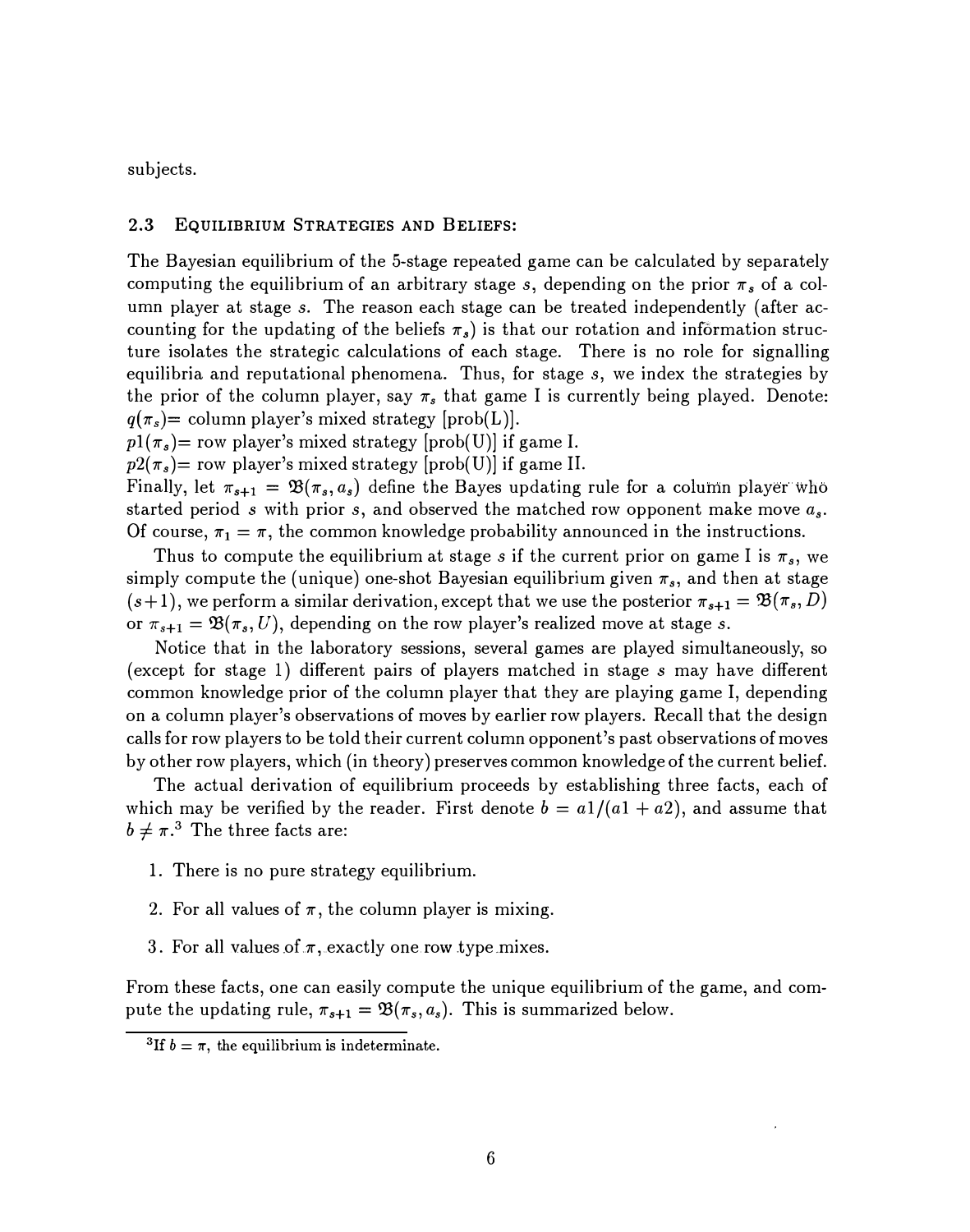$$
\text{if } \pi_s \in [0, b) \Longrightarrow \begin{cases} q(\pi_s) = b \\ p_1(\pi_s) = 1 \\ p_2(\pi_s) = \frac{1-b}{1-\pi} \\ \pi_{s+1} = \mathfrak{B}(\pi_s, a_s) = \frac{\pi}{1-b+\pi} & \text{if } a_s = U \\ \pi_{s+1} = \mathfrak{B}(\pi_s, a_s) = 0 & \text{if } a_s = D \end{cases}
$$
\n
$$
\text{if } \pi_s \in (b, 1] \Longrightarrow \begin{cases} q(\pi_s) = 1 - b \\ p_1(\pi_s) = \frac{b}{\pi} \\ p_2(\pi_s) = 1 \\ \pi_{s+1} = \mathfrak{B}(\pi_s, a_s) = \frac{b}{1+b-\pi} & \text{if } a_s = U \\ \pi_{s+1} = \mathfrak{B}(\pi_s, a_s) = 1 & \text{if } a_s = D \end{cases}
$$

There are several noteworthy features of the equilibrium and the updating rule. First, the uninformed player acts "as if" he were informed. That is, if  $\pi_s$  is sufficiently large  $(\pi_s > b)$ , his strategy is exactly the same as if  $\pi = 1$  was common knowledge. If  $\pi$  is sufficiently low, the reverse is true. Second, only hybrid equilibria (one type mixes, the other doesn't) can arise. This has two interesting implications. First, it implies a zero likelihood problem: some moves are predicted to never be played by some types of row players. Second, beliefs are updated sharply following some moves, since the mixing type is using a strategy that the non-mixing type never uses. When  $\pi_s$  is low, a choice of D reveals that it is game II, and when  $\pi_s$  is high, a choice of D reveals that it is game I. Both of these implications point to the overly strong restrictions implied by Bayesian equilibrium. The first has to do with overly strong restrictions on actions, while the second has to do with overly strong restrictions on beliefs. What we propose below are some alternative models for coming to grips with these problems.

#### 3 MODELING IMPERFECT BEHAVIOR

#### 3.1 ERRORS IN ACTIONS:

The maintained model is that at each time period, an individual may tremble and randomly choose a move from the menu of moves available to him/her. We allow this tremble rate to change over time. Technically, we introduce the sequence  $\epsilon_t$  = probability of tremble =  $\epsilon_0 e^{\alpha t}$ . The changing probability of trembling implied by the parameter  $\alpha$  is intended to capture the learning by doing component of the agents' behavior. If  $\alpha > 0$ , then error rates are declining over time. In what follows, we suppress dependence on t, and write the strategies and updating rules as a function of  $\epsilon$ . It is convenient to define:

$$
E = \frac{\epsilon(1 - 2b)}{2 - 2\epsilon}
$$

MODEL S, THE SOPHISTICATED MODEL: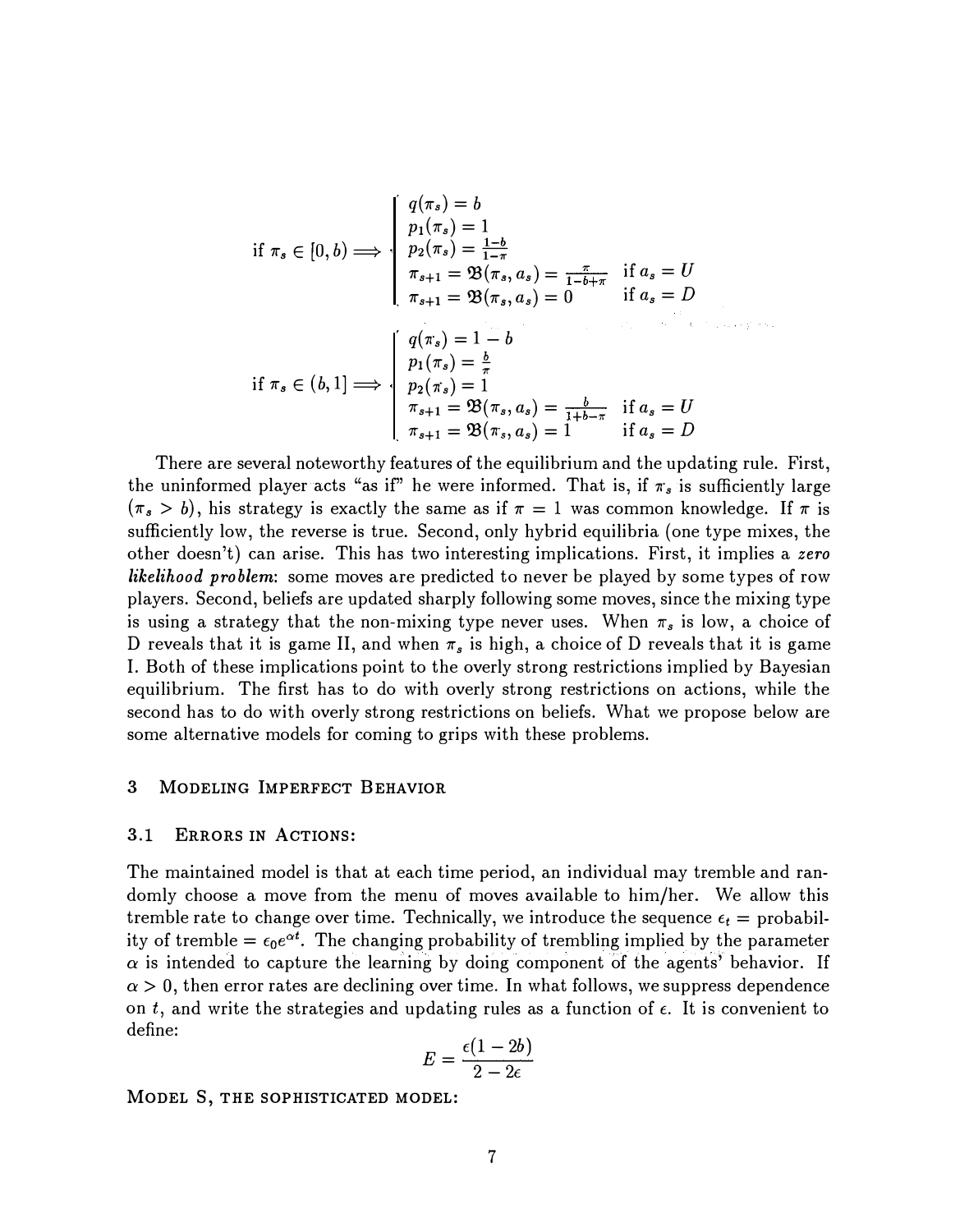The first model we introduce is the "perfectly rational" extension of the previous model where the agents take into consideration that both their opponents and they themselves may tremble at any move with probability  $\epsilon$ , and incorporate that into their strategies. Straightforward analysis yields the following equilibrium strategies.

$$
\text{if } \epsilon > 2b \Longrightarrow \begin{cases} q(\pi_s) = 1 \\ p1(\pi_s) = 1 \\ p2(\pi_s) = 1 \end{cases}
$$
\n
$$
\text{if } \epsilon < 2b \text{ and } \pi - s < b - E \Longrightarrow \begin{cases} q(\pi_s) = b - E \\ p1(\pi_s) = 1 \\ p2(\pi_s) = \frac{1 + E - b}{1 - \pi_s} \end{cases}
$$
\n
$$
\text{if } \epsilon < 2b \text{ and } \pi - s > b - E \Longrightarrow \begin{cases} q(\pi_s) = 1 - b + E \\ p1(\pi_s) = \frac{b - E}{\pi_s} \\ p2(\pi_s) = 1 \end{cases}
$$

Notice that if  $\epsilon$  is sufficiently large relative to b, there is a pure strategy equilibrium at  $(U, L)$  which does not permit the uninformed players to update.

#### MODEL U: THE UNSOPHISTICATED MODEL:

This model does not allow the players to take the  $\epsilon$  into account when constructing their strategies. the resulting strategies are:

if 
$$
\pi_s \in [0, b)
$$
  $\Longrightarrow$  
$$
\begin{cases} q(\pi_s) = b \\ p_1(\pi_s) = 1 \\ p_2(\pi_s) = \frac{1-b}{1-\pi} \end{cases}
$$
  
if  $\pi_s \in (b, 1]$   $\Longrightarrow$  
$$
\begin{cases} q(\pi_s) = 1 - b \\ p_1(\pi_s) = \frac{b}{\pi} \\ p_2(\pi_s) = 1 \end{cases}
$$

The unsophisticated model has the same equilibrium as  $\epsilon = 0$ , since errors are not taken into account when formulating strategies. Nevertheless, different patters of play are predicted under the unsophisticated model if  $\epsilon > 0$ , since *observed* mixing probabilities will be closer to .5.

#### 3.2 ERRORS IN·BELTEFS

#### MODEL F, FAST (UNDAMPENED) UPDATING:

This model uses the Bayes updating map to update from observed row player moves under the assumption that trembles cannot occur. For models SF (i.e. sophisticated strategies, fast updating) and UF (i.e. unsophisticated strategies, fast updating) the updating rule is: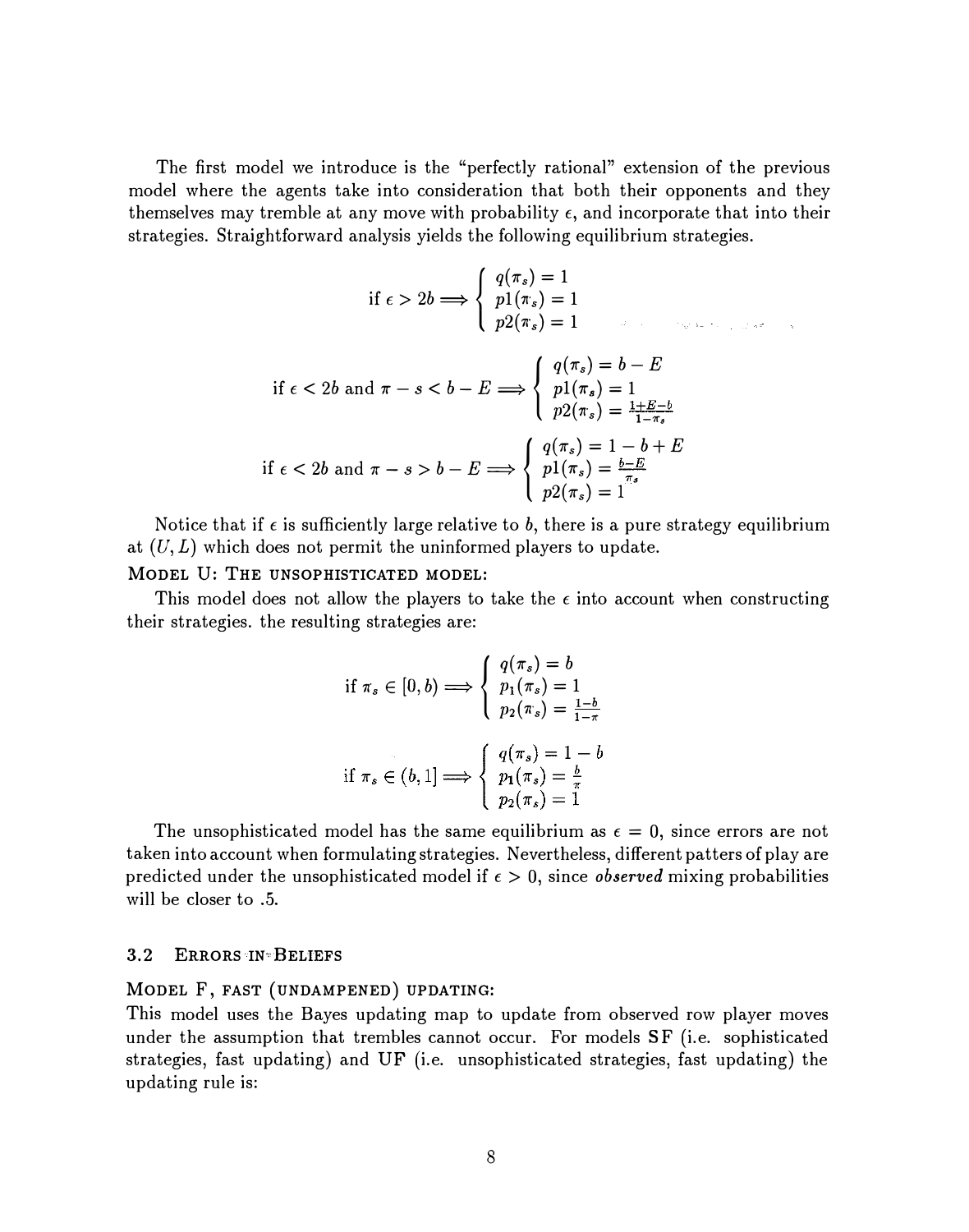$$
\text{if } \pi_s \in [0, b] \Longrightarrow \left\{ \begin{array}{l} \pi_{s+1} = \mathfrak{B}(\pi_s, a_s) = \frac{\pi}{1 - b + \pi} & \text{if } a_s = U \\ \pi_{s+1} = \mathfrak{B}(\pi_s, a_s) = 0 & \text{if } a_s = D \end{array} \right.
$$
\n
$$
\text{if } \pi_s \in [b, 1] \Longrightarrow \left\{ \begin{array}{l} \pi_{s+1} = \mathfrak{B}(\pi_s, a_s) = \frac{b}{1 + b - \pi} & \text{if } a_s = U \\ \pi_{s+1} = \mathfrak{B}(\pi_s, a_s) = 1 & \text{if } a_s = D \end{array} \right.
$$

Notice that model F is only correct when  $\epsilon = 0$ . MODEL D, DAMPENED UPDATING:

This model uses the Bayes updating map taking into consideration the fact that the observed row player moves may have resulted from trembles. This updating rule will be different for models S and U. For model SD (i.e. sophisticated strategies, dampened updating), the updating rule is:

if 
$$
\epsilon > 2b \Longrightarrow \left\{ \pi_{s+1} = \mathfrak{B}(\pi_s, a_s) = \pi_s \right\}
$$

if 
$$
\epsilon \le 2b
$$
 and  $\pi - s \le b - E \Longrightarrow \begin{cases} \pi_{s+1} = \mathfrak{B}(\pi_s, a_s) = \frac{\pi_s(1-\epsilon/2)}{(1-\epsilon)(1+\pi_s-b+E)+\epsilon/2} & \text{if } a_s = U \\ \pi_{s+1} = \mathfrak{B}(\pi_s, a_s) = \frac{\pi_s\epsilon/2}{(1-\epsilon)(b-\pi_s-E)+\epsilon/2} & \text{if } a_s = D \end{cases}$ 

if 
$$
\epsilon \le 2b
$$
 and  $\pi - s > b - E \Longrightarrow \begin{cases} \pi_{s+1} = \mathfrak{B}(\pi_s, a_s) = \frac{\pi_s((1-\epsilon)(b-\pi_s-b)+\epsilon/2)}{(1-\epsilon)(1-\pi_s+b-E)+\epsilon/2} & \text{if } a_s = U \\ \pi_{s+1} = \mathfrak{B}(\pi_s, a_s) = \frac{\pi_s((1-\epsilon)(b-E)/\pi_s+c/2)}{(1-\epsilon)(1-(b-E)/\pi_s+c/2)} & \text{if } a_s = D \end{cases}$ 

For model UD (i.e. unsophisticated strategies, dampened updating), the updating rule is:

if 
$$
\pi_s \in [0, b]
$$
  $\Longrightarrow$   $\begin{cases} \pi_{s+1} = \mathfrak{B}(\pi_s, a_s) = \frac{\pi_s(1-\epsilon/2)}{(1-\epsilon)(1-b+\pi_s))+\epsilon/2} & \text{if } a_s = U \\ \pi_{s+1} = \mathfrak{B}(\pi_s, a_s) = \frac{\pi_s\epsilon/2}{(1-\epsilon)(b-\pi_s)+\epsilon/2} & \text{if } a_s = D \end{cases}$   
if  $\pi_s \in [b, 1]$   $\Longrightarrow$   $\begin{cases} \pi_{s+1} = \mathfrak{B}(\pi_s, a_s) = \frac{b(1-\epsilon)+\pi_s\epsilon/2}{(1-\epsilon)(1+b-\pi_s)+\epsilon/2} & \text{if } a_s = U \\ \pi_{s+1} = \mathfrak{B}(\pi_s, a_s) = \frac{\pi_s-b)(1-\epsilon)+\pi_s\epsilon/2}{(1-\epsilon)(\pi_s-b)+\epsilon/2} & \text{if } a_s = D \end{cases}$ 

Notice that model D is "correct" updating for all values of  $\epsilon$ .

MODEL N, NO UPDATING:

The final model of updating that we consider is the completely myopic one where the players do not learn from observations and maintain their initial belief  $\pi_1 = \pi$  throughout the stages  $s = 1, \ldots, 5$ . The updating rule for the two models SN (i.e. sophisticated strategies, no updating), and UN (i.e. unsophisticated strategies, no updating) is simply:

$$
\pi_{s+1} = \mathfrak{B}(\pi_s, U) = \mathfrak{B}(\pi_s, D) = \pi_s = \pi
$$

Model N is correct only if  $\epsilon = 1$ .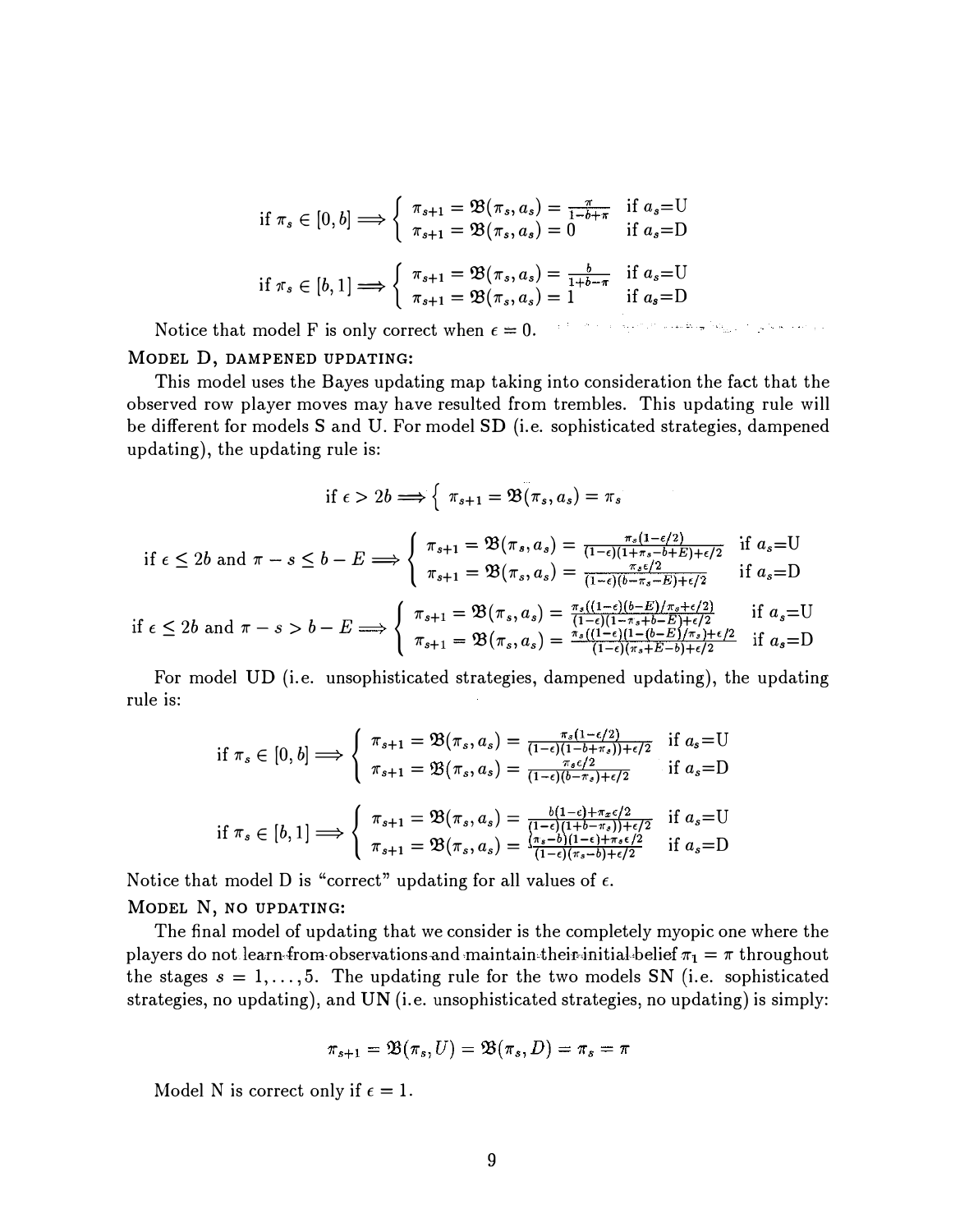#### 4 EXPERIMENTAL RESULTS

#### 4.1 BAYESIAN ECONOMETRIC METHOD

Now, we have a total of six models which we have labeled SN, UN, SD, UD, SF, UF. The first letter (S or U) refers to whether the model assumes that agents incorporate the tremble probabilities in forming their strategies (denoted by S for sophisticated), or ignore them (denoted U for unsophisticated). The second letter  $(N, D, \text{or } F)$  refers to whether the model assumes that agents do no updating at all (denoted N for no updating), use Bayes updating but dampened by the tremble probabilities (denoted D for dampened updating), or use Bayes updating under the assumption that no trembles can occur (denoted F for fast updating).4

As in subsection 2.3 above, the equilibrium strategic behavior under all the models can be indexed by the beliefs of the column (uninformed players) at time s that game I is being played (which we label  $\pi_s$ , being updated over the five stages of the game using the appropriate updating rule N, D, or F). For each column player, we observe that player's five moves, and the moves of his 5 row opponent (a total of 10 data points) for each round. We ran two experimental sessions. The first session had sixteen subjects. Therefore, we had 8 column subjects playing 10 rounds each, with each round generating 10 data points. Hence, we had 800 data points from that first session. The second session had 10 subjects, i.e., 5 column subjects, and hence generated 500 data points. The first experimental session was conducted with  $\pi = 1/6$ , and payoffs  $a_1 = $.25$ , and  $a_2 = $1.00$ . The second experimental session was conducted with  $\pi = 0.2$ , and payoffs  $a_1 = $.50$ , and  $a_2 = $.75$ . The results shown later in the section show robustness to the values of  $\pi$ ,  $a_1$ ,  $a_2$ , resulting in almost identical results for both sessions separately. We, therefore, confine attention below to the aggregate analysis of the pooled data set. Notice that again by our discussion of subsection 2.3 above, once we condition on the belief  $\pi_s$  of each column player at each stage s (which is directly computable since we know  $\pi_1 = \pi$ , and the sequence of row-opponent moves that he observes), all 1300 data points that we have can be treated as i.i.d. draws<sup>5</sup> from the appropriate strategies  $q(\pi_s)$ and either  $p_1(\pi_s)$  or  $p_2(\pi_s)$  depending on whether game I or II was being played.

For each model IJ (I=S,U; and J=N,D,F), denote the strategies of the players under that model by  $q^{IJ}(\pi_s)$ ,  $p_1^{IJ}(\pi_s)$ , and  $p_2^{IJ}(\pi_s)$ , and denote the updating rule by  $\mathfrak{B}^{IJ}(\pi_s, \alpha_s)$ . Then, given data for *n* column players, we compute the likelihood under model IJ of the data generated in all  $n \times 50$  games (*n* players times 5 stages times 10 rounds) by:

$$
Like^{IJ}(\pi) = \int_{0}^{1} \int_{0}^{0.3} \prod_{player=1}^{n} \prod_{r=1}^{10} \prod_{s=1}^{5} \left[ (1 - \epsilon_0 e^{\alpha \tau}) Prob^{IJ} \{ a_{rs}^{column}; \pi_{rs} \} + \epsilon_0 e^{\alpha \tau} / 2 \right]
$$

<sup>&</sup>lt;sup>4</sup>The SD and SN models correspond to the "sequential" and "non-sequential" models of El-Gamal et al. (1991), respectively.

<sup>&</sup>lt;sup>5</sup>This also embodies an implicit assumption of homogeneity of error rates ( $\epsilon$ ) and learning rates ( $\alpha$ ) across subjects. Allowing for heterogeneity was not computationally feasible.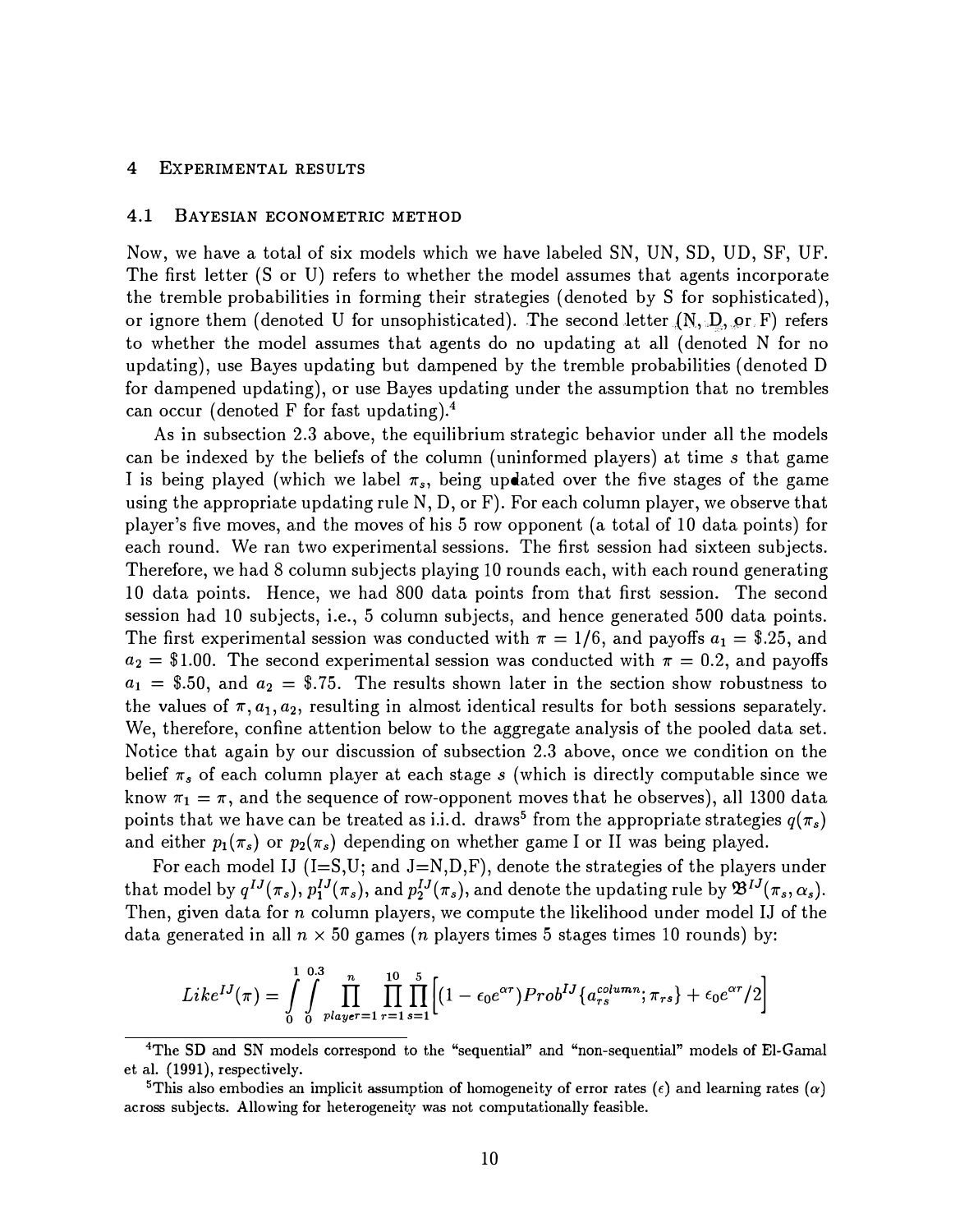$$
\times \Big[ (1 - \epsilon_0 e^{\alpha r}) Prob^{IJ} \{ a_{rs}^{row} \pi_{rs} \} + \epsilon_0 e^{\alpha r} / 2 \Big] prior (d\epsilon_0, d\alpha)
$$

where r indexes the rounds  $1, \ldots, 10$ ; s indexes the stages  $1, \ldots, 5$ ; the tremble probability in round r is the same for all players and defined by the learning by doing model  $\epsilon_r =$  $\epsilon_0 e^{\alpha r}$ ;  $a_{rs}^{row}$  is (U or D) the appropriate row player's action in round r and stage s; and  $a_{rs}^{column}$  is (L or R) the appropriate row player's action in round r and stage s.  $\pi_{rs}$  is the appropriate column player's belief in stage  $s$  of round  $r$ , which is set at each stage 1 at  $\pi_{r1} = \pi$ , and then updated using  $\pi_{r,s+1} = \mathfrak{B}^{IJ}(\pi_{rs}, a_{rs}^{row})$ . All variables are of course indexed by the column players  $1, \ldots, n$  but that dependence has been suppressed in the above equation since no confusion can arise. The probabilities  $Prob^{IJ}$ . are computed using the Bayes-Nash strategies under model IJ. For instance  $Prob^{IJ}\{U;\pi_{rs}\} = p_1^{IJ}(\pi_s)$ if game I was played and  $p_2^{IJ}(\pi_s)$  if game II was played;  $Prob^{IJ}\{R;\pi_{rs}\}=1-q^{IJ}(\pi_s),$ and so on.

After evaluating the likelihoods of our six models Like<sup>IJ</sup>, for  $I = U, S$ , and  $J =$  $N, D, F$ , we can compare each of the models to the other five by computing the posterior odds ratio. The posterior odds for model IJ are simply  $Like^{IJ}/\sum_{i=U,s;j=N,D,F} Like^{ij}$ . This measures the relative likelihood of model  $IJ$  within the collection of models that we consider.

#### 4.2 RESULTS

j

The following table lists the likelihoods for all six models that we study using all 1300 data points.

| MODEL LIKELIHOODS |                                                            |  |                        |  |  |  |  |
|-------------------|------------------------------------------------------------|--|------------------------|--|--|--|--|
|                   |                                                            |  |                        |  |  |  |  |
|                   | U   $8.8 \times 10^{-355}$   $2 \times 10^{-355}$          |  | $1 \times 10^{-358}$   |  |  |  |  |
|                   | S $\boxed{4.8 \times 10^{-373} \mid 4.1 \times 10^{-373}}$ |  | $1.9 \times 10^{-377}$ |  |  |  |  |

The following table shows the posterior odds discussed in the previous subsection.

| <b>MODEL ODDS</b> |                       |                       |                       |  |  |  |
|-------------------|-----------------------|-----------------------|-----------------------|--|--|--|
|                   | F                     |                       |                       |  |  |  |
|                   | 0.815                 | 0.185                 | $9.3 \times 10^{-5}$  |  |  |  |
|                   | $4.4 \times 10^{-19}$ | $3.7 \times 10^{-19}$ | $1.8 \times 10^{-23}$ |  |  |  |

It is clear that only unsophisticated models have credibility within the class of six models that we analyze. Moreover, model UN (which assumes the least sophistication in updating) seems to be about 4.4 times as likely as model UD, suggesting that models can be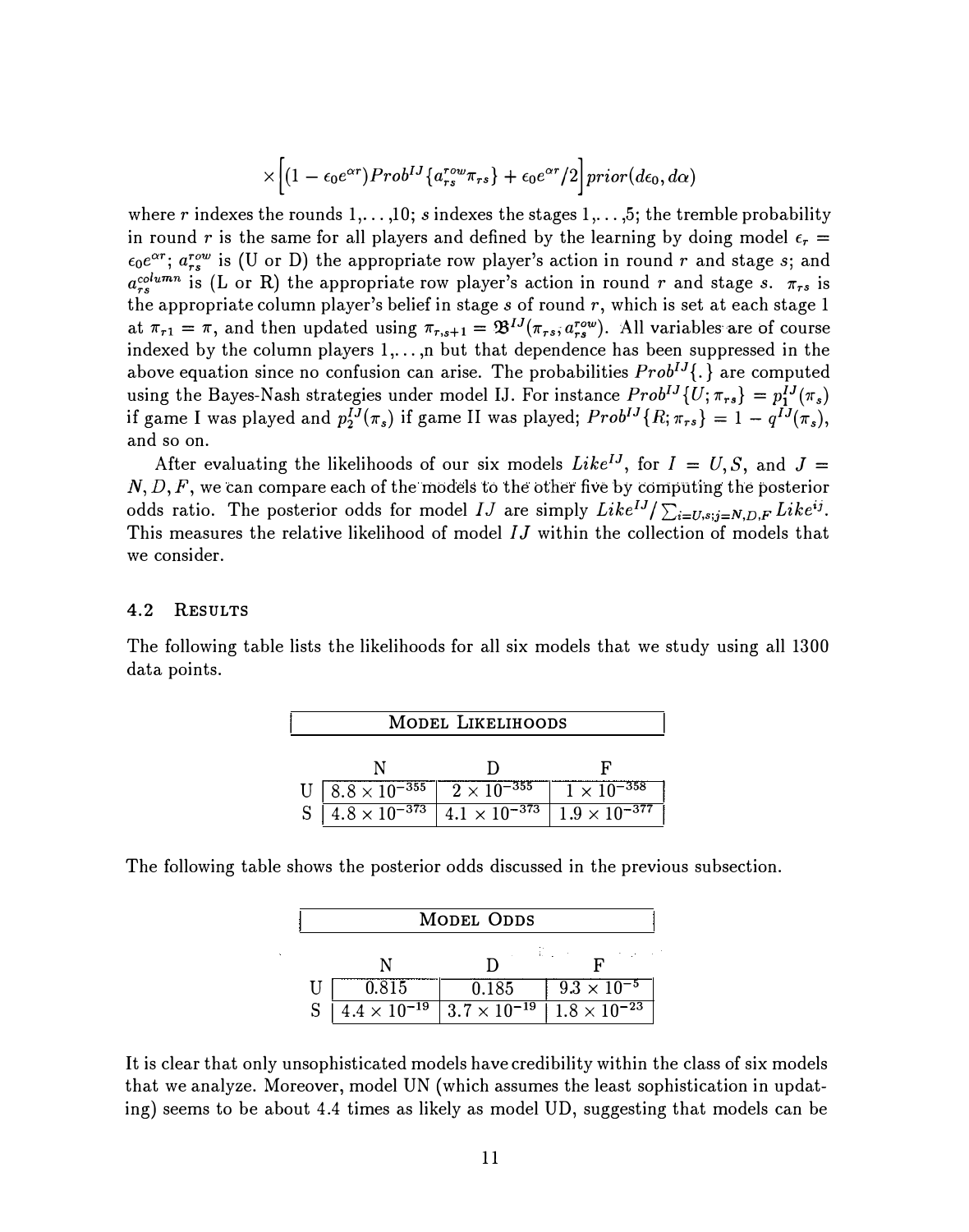ranked according to their degree of sophistication. While UF significantly outperforms all of the sophisticated models, it performs poorly within the class of unsophisticated models. Indeed, a quick look at the two tables above shows that model can be monotonically ranked with less sophistication always being better than more (U uniformly beats S), and with slower or no updating always dominates fast updating (N uniformly beats D which in turn uniformly beats F).

Appendix B contains six figures depicting the joint posterior on  $(\epsilon_0, \alpha)$  under each of the models. Since we started with uniform priors on those nuisance parameters, those posteriors are simply the likelihood function at each  $(\epsilon_0, \alpha)$  under each of the models normalized to integrate to 1. It is clear from the pictures that all the models concentrate our posterior belief on  $\epsilon_0$ , the initial rate of trembling, around 0.7, with the exception of model SF which has the posterior concentrated at a value of  $\epsilon_0$  above 0.8. The striking difference between the models in terms of posterior beliefs on the nuisance parameters is between the unsophisticated (U) models on the one hand, and the sophisticated (S) models on the other. All the sophisticated models concentrate our beliefs on  $\alpha$ , the exponential rate of learning by doing, at zero. This means that the rate of trembling does not decline over time. This will typically happen when the strategic model fails to explain the behavior of the subjects, and it becomes easier to explain their behavior by trembles. For the unsophisticated models, our posterior belief on  $\alpha$  seems to be concentrated around 0.1. This means that we believe that the subjects start the session trembling around 70% of the time, and end up trembling around 26% of the time by the  $10^{th}$  round.

#### 5 CONCLUDING REMARKS:

We introduced a simple repeated game with one-sided incomplete information to study models which allow for deviations for perfect rationality. We introduced the probability of players making errors in actions, and studied deviations from Bayes-Nash behavior in two dimensions. On the first dimension, we developed two models where players take or do not take into account the errors in action when formulating their optimal responses. On the second dimension, we developed three models where players use Bayes updating ignoring the errors in actions, use Bayes updating taking account of the errors in actions, and do not use any updating. The results from the experimental data show that on both dimensions, less sophisticated models perform better than the more sophisticated ones. This ranking is particularly strong along the dimension of optimal response formulation (where the computational cost of incorporating the errors in action is more pronounced), the unsophisticated model very impressively outperforms the sophisticated.

As usual with all experimental work, the results may be limited to the class of games that we looked at. It would be interesting to investigate if similar results obtain in different environments. In fact some of the findings here are probably true for a very wide class of experimental games. For example, the estimate of  $\alpha > 0$ , reflecting learningby-doing, was also recovered in McKelvey and Palfrey (1992) and El-Gamal et al. (1991),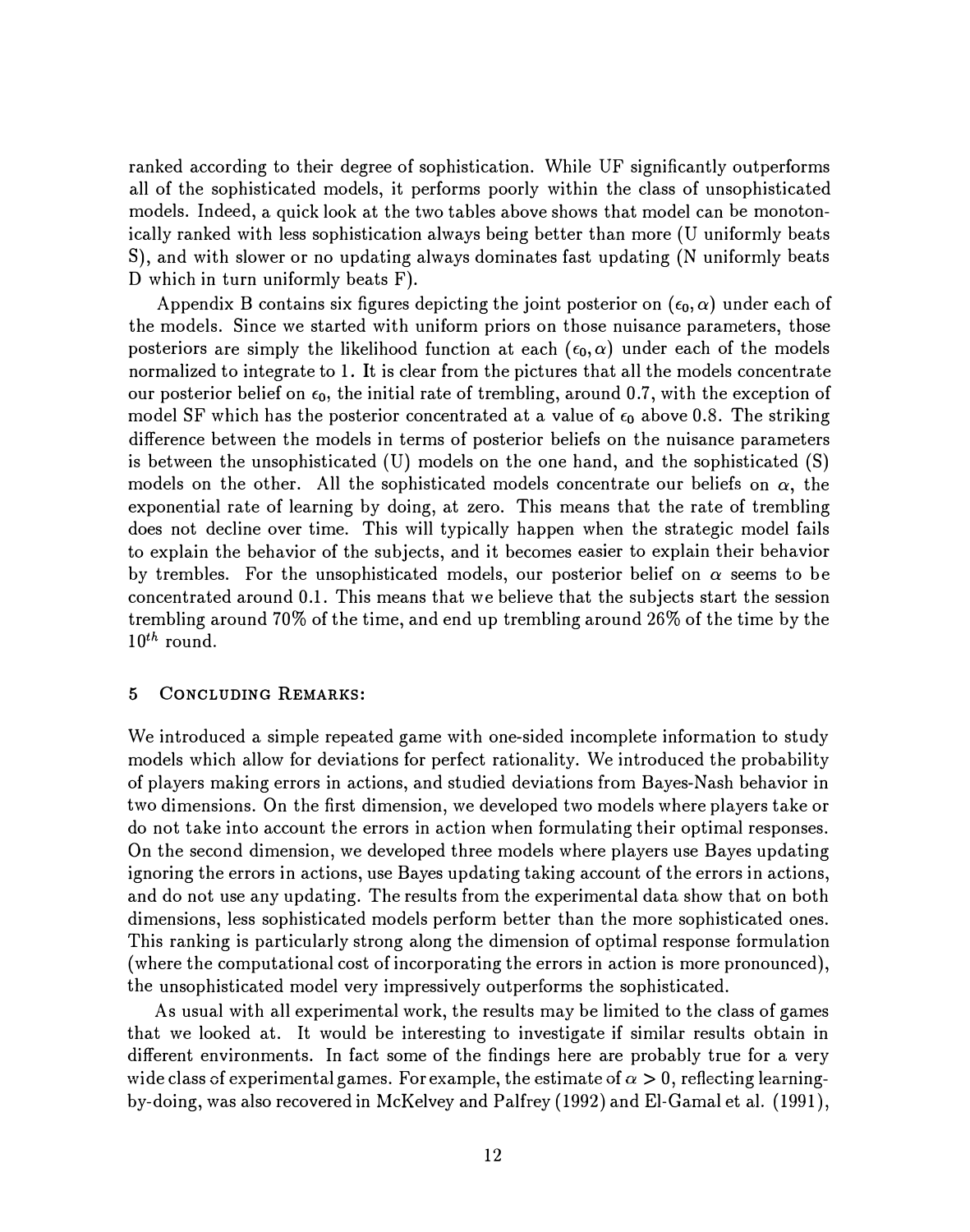and is supported widely in informal data analysis of most game experiments.

Proceeding cautiously, we hope the reader is left with two strong messages from our results. The first is methodological, and states that the manner in which imperfect behavior in experimental games is introduced is quite non-trivial, and can lead to different conclusions. Nevertheless, rigorous statistical analysis of the data is both feasible and worth doing. Clearly more investigation of alternative ways to statistically model these imperfections is an important job for future theoretical and experimental research. The second is theoretical, and states that it is unreasonable to assume too much rationality on the part of players. This is true not only because of the unreasonbly strong statistical restrictions implied by full rationality, but for substantive reasons as well. Further synthesis of experimental and modeling techniques to uncover useful and theoretically sound ways to incorporate limited rationality seems to be a useful direction to proceed.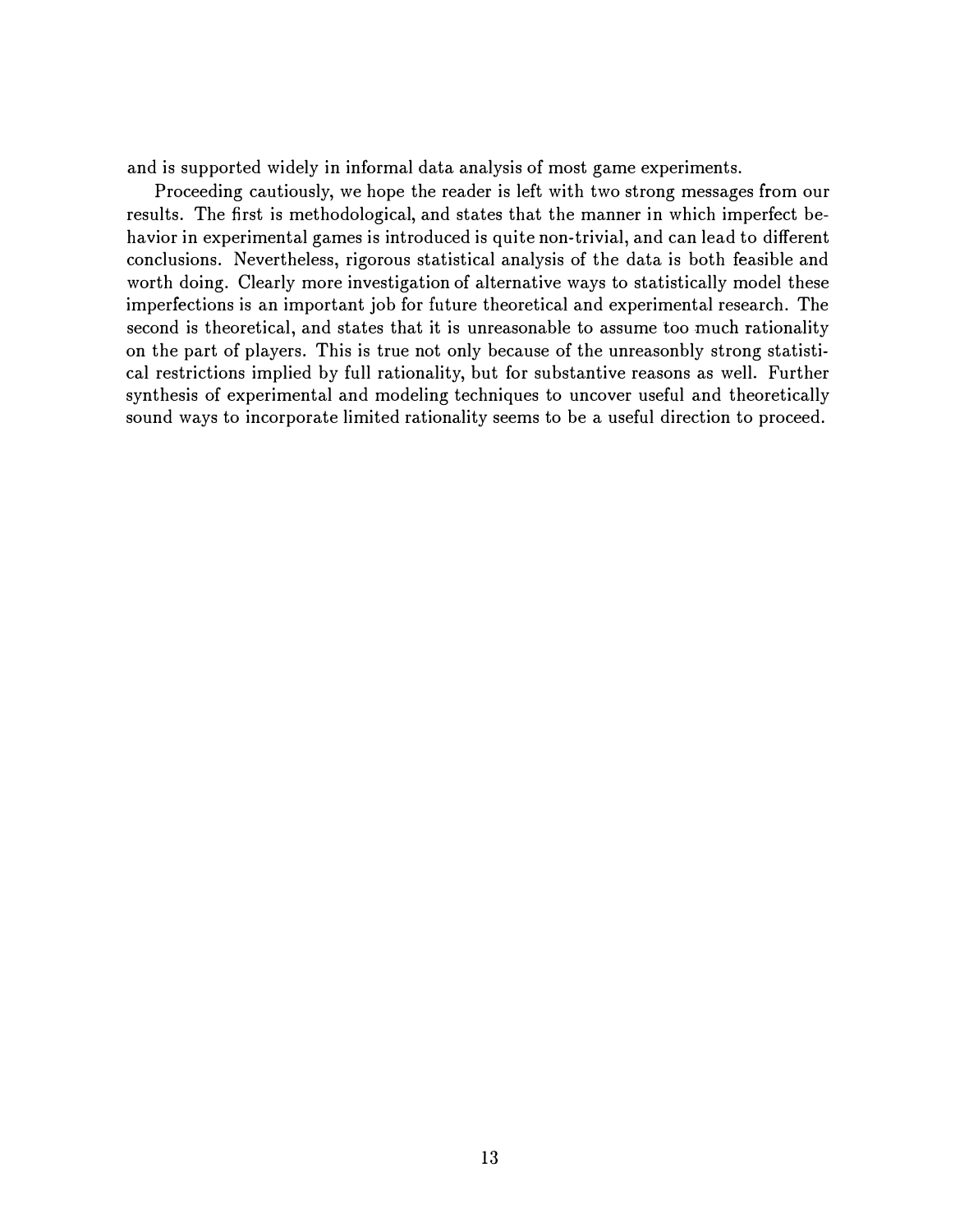### APPENDIX A INSTRUCTIONS FOR EXPERIMENTAL PARTICIPANTS

This is an experiment in human decision making under uncertainty. As you entered the room, you were randomly assigned a seat. If your seat is on the middle isle of the room, you are an "A" participant and will be one for the duration of this experiment. If your seat is on one of the outside isles of the room, you are a "B" participant and If your seat is on one or the outside isles of the foonf, you are a bulk participant and<br>will be one for the duration of this experiment. The instructions are slightly different for A participants and B participants. You should make sure that you understand the instructions for both A and B participants since your payoff will depend on your actions, and the actions of participants of the other type. The experiment will have 10 rounds, each round consisting of 5 periods.

FEEL FREE TO RAISE YOUR HAND AND ASK QUESTIONS AT ANY POINT. MAKE SURE THAT YOU UNDERSTAND THE INSTRUCTIONS BEFORE THE EXPERIMENT BEGINS. IF YOU HAVE ANY QUESTIONS DURING THE EXPERIMENT, FEEL FREE TO RAISE YOUR HAND AND ASK THE EXPERIMENTER WHO WILL BE PRESENT THROUGHOUT THE EX-PERIMENT, AND WILL ANSWER YOUR QUESTION PRIVATELY.

AT NO POINT DURING THE INSTRUCTIONS PERIOD OR DURING THE EXPERIMENT ARE YOU ALLOWED TO COMMUNICATE IN ANY WAY WITH OTHER PARTICIPANTS.

In each period of each round, each A participant will be matched with a B participant. A participants will be asked to choose either left  $(L)$  or right  $(R)$ . B participants will be asked to choose either up (U) or down (D). The two moves of the A and the B participants determine their payoffs for that period of that round according to one of the following two payoff tables: (show transparency 1)

|                               | Two out of ten chance:                       | PAYOFF TABLE I                       |  |
|-------------------------------|----------------------------------------------|--------------------------------------|--|
|                               |                                              |                                      |  |
|                               | A participant chooses L                      | A participant chooses R              |  |
| B participant                 | A gets \$0.75                                | A gets $$0.00$                       |  |
| $B$ gets $$0.00$<br>chooses U |                                              | B gets \$0.75                        |  |
| B participant                 | A gets \$0.00                                | A gets \$0.50                        |  |
| chooses D                     | $B$ gets $$0.50$                             | <b>B</b> gets \$0.00                 |  |
|                               |                                              |                                      |  |
|                               |                                              |                                      |  |
|                               | the control of the control of the control of | and the company of the company and a |  |
|                               | eight out of ten chance:                     | PAYOFF TABLE II                      |  |
|                               |                                              |                                      |  |
|                               | A participant chooses L                      | A participant chooses R              |  |

| B participant | A gets $$0.00$   | A gets $$0.50$       |
|---------------|------------------|----------------------|
| chooses U     | B gets \$0.75    | <b>B</b> gets \$0.00 |
| B participant | A gets \$0.75    | A gets $$0.00$       |
| chooses D     | $B$ gets $$0.00$ | B gets \$0.50        |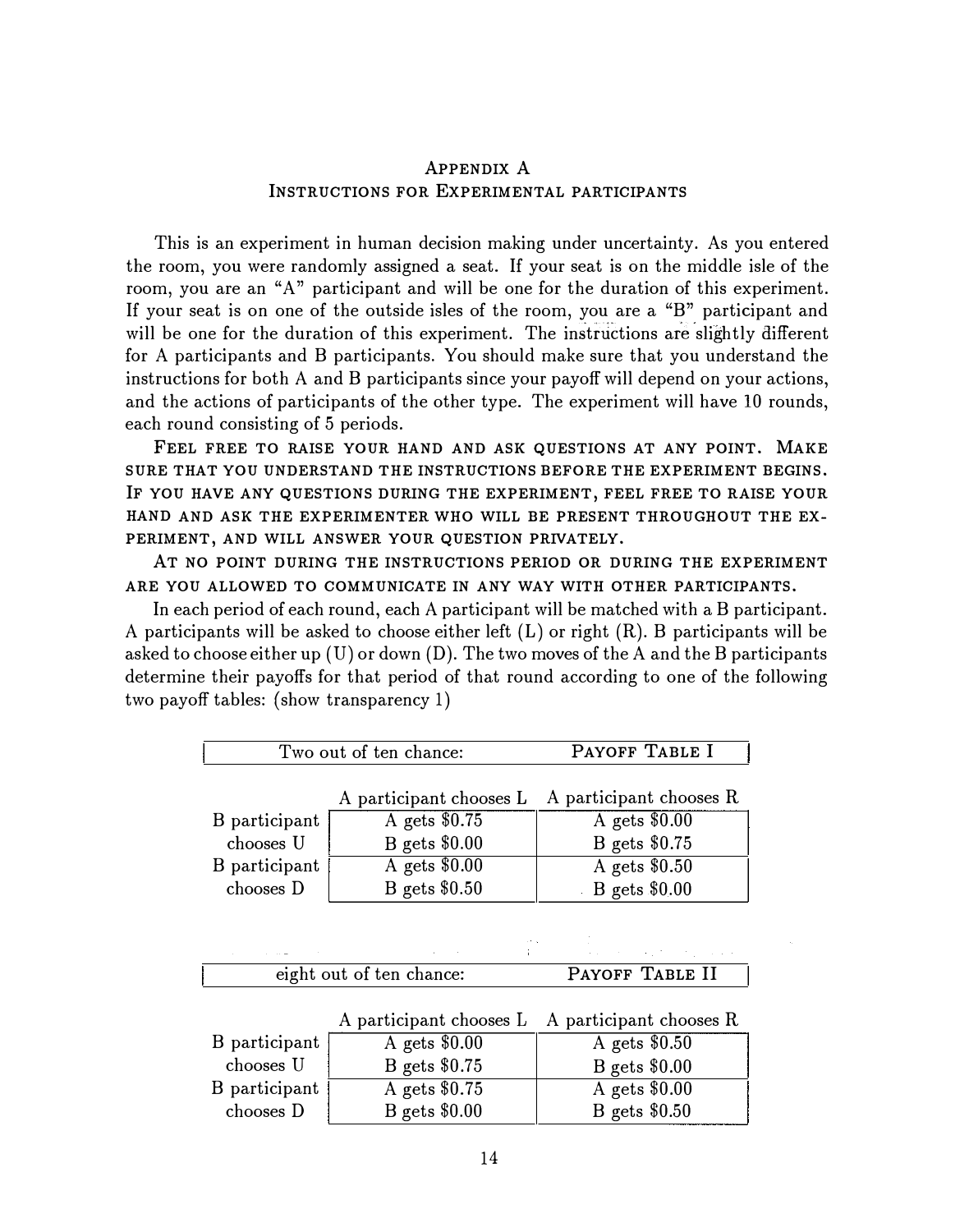For example, if the relevant payoff table turns out to be Table I, and if you are participant A3, matched with participant B2, and if you choose L, and B2 chooses D, then you get \$0.00, and participant B2 gets \$0.50. For a second example, if the relevant payoff table turns out to be Table II, and if you are participant B5, matched with participant Al, and if you choose U, and participant Al chooses L, then you get \$0.75, and Al gets \$0.00.

At the beginning of each round, one of the two payoff tables will be chosen at random by rolling a fair 10-sided die. If the outcome is 0 or 1, the first payoff table will be used for that round, otherwise, (if the outcome is 2,3,4,5,6,7,8, or 9) the second payoff table will be used for that round. All B participants will then be informed of the relevant payoff table for the round as soon as the die is rolled. The die will be rolled so one of the B participants can verify the outcome. The A participants will not be informed of the relevant payoff table until the end of the round.

At the beginning of each round, new identity numbers will be randomly assigned to both A and B participants. For the duration of that round, you will be referred to by your type (A or B), and your number. For instance, if you are an A participant, you may be A1, A2, ... etc. If you are a B participant, you may be  $B1, B2, ...$  etc. (Remember that your letter (A or B) remains the same all the time, but your number may be different from round to round.) Each A participant is assigned one white sheet, one red sheet, and 5 green slips. The white sheet contains the following table to be filled by each A participant (show transparency 2):

| WHITE SHEET FOR Name ID:A-  |           |                            |        |                    |  |
|-----------------------------|-----------|----------------------------|--------|--------------------|--|
| ROUND <sub>1</sub>          | <b>MY</b> | MY MOVE   MATCH's   PAYOFF |        |                    |  |
| <b>PERIODS</b>              | MATCH     | L or R                     | U or D | $in$ $\frac{1}{3}$ |  |
|                             |           |                            |        |                    |  |
|                             |           |                            |        |                    |  |
|                             |           |                            |        |                    |  |
|                             |           |                            |        |                    |  |
|                             |           |                            |        |                    |  |
| TOTAL PAYOFF THIS ROUND IS: |           |                            |        |                    |  |

The red sheet contains the following table to be filled by the B participants with whom our A participant is matched at each period: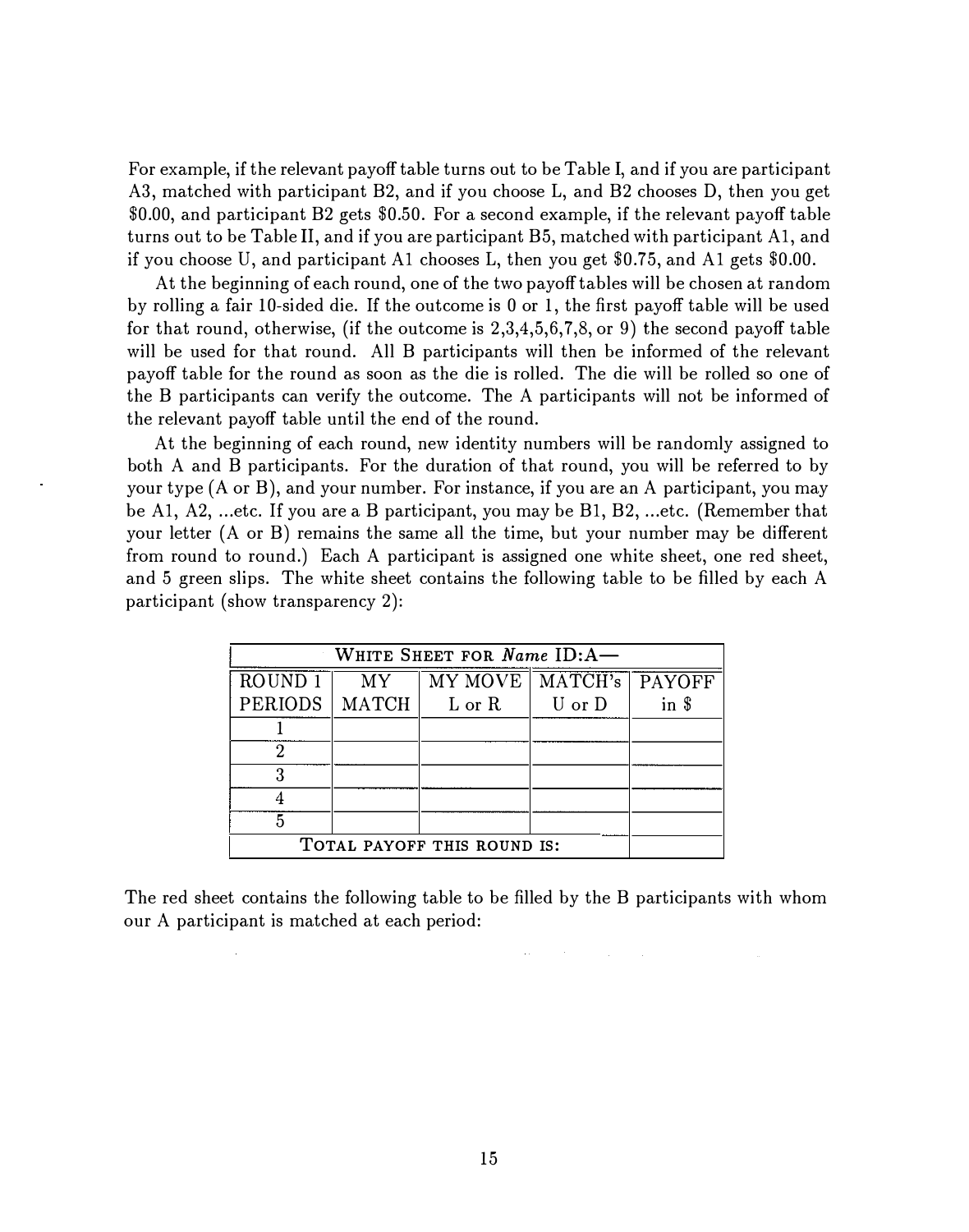| RED SHEET FOR A- |       |       |  |  |
|------------------|-------|-------|--|--|
| B's<br>My        |       |       |  |  |
| PERIODS          | MATCH | Moves |  |  |
|                  |       |       |  |  |
|                  |       |       |  |  |
|                  |       |       |  |  |
|                  |       |       |  |  |
|                  |       |       |  |  |

**提高数据 (图 1000 - 100** 

The green slips each contains one cell, and they are to be filled by the A participant.

|        | GREEN SLIP FOR PARTICIPANT A. |
|--------|-------------------------------|
| Period | MY MOVE(L or R)               |
|        |                               |

To each B player is assigned a white sheet to be filled out by the B participants:

| WHITE SHEET FOR NAME ID: B- |       |                        |        |      |  |  |
|-----------------------------|-------|------------------------|--------|------|--|--|
| ROUND <sub>1</sub>          | MY.   | MY MOVE MATCH's PAYOFF |        |      |  |  |
| <b>PERIODS</b>              | MATCH | U or D                 | L or R | in S |  |  |
|                             |       |                        |        |      |  |  |
|                             |       |                        |        |      |  |  |
|                             |       |                        |        |      |  |  |
|                             |       |                        |        |      |  |  |
|                             |       |                        |        |      |  |  |
| TOTAL PAYOFF THIS ROUND IS: |       |                        |        |      |  |  |

## Since participants are randomly assigned new identity numbers in each round, you will never know the participant with whom you are matched.

In each round, the following sequence of events occurs:

- 1. The round begins.
- 2. Participant identity numbers are randomly drawn. Everyone is informed of their own identity number but no one else's.
- 3. The relevant payoff matrix is randomly determined by rolling a 6-sided die, the B participants are informed of the relevant payoff table (it is the table with the highlighted background) for that round.
- 4. The first period begins. During that period: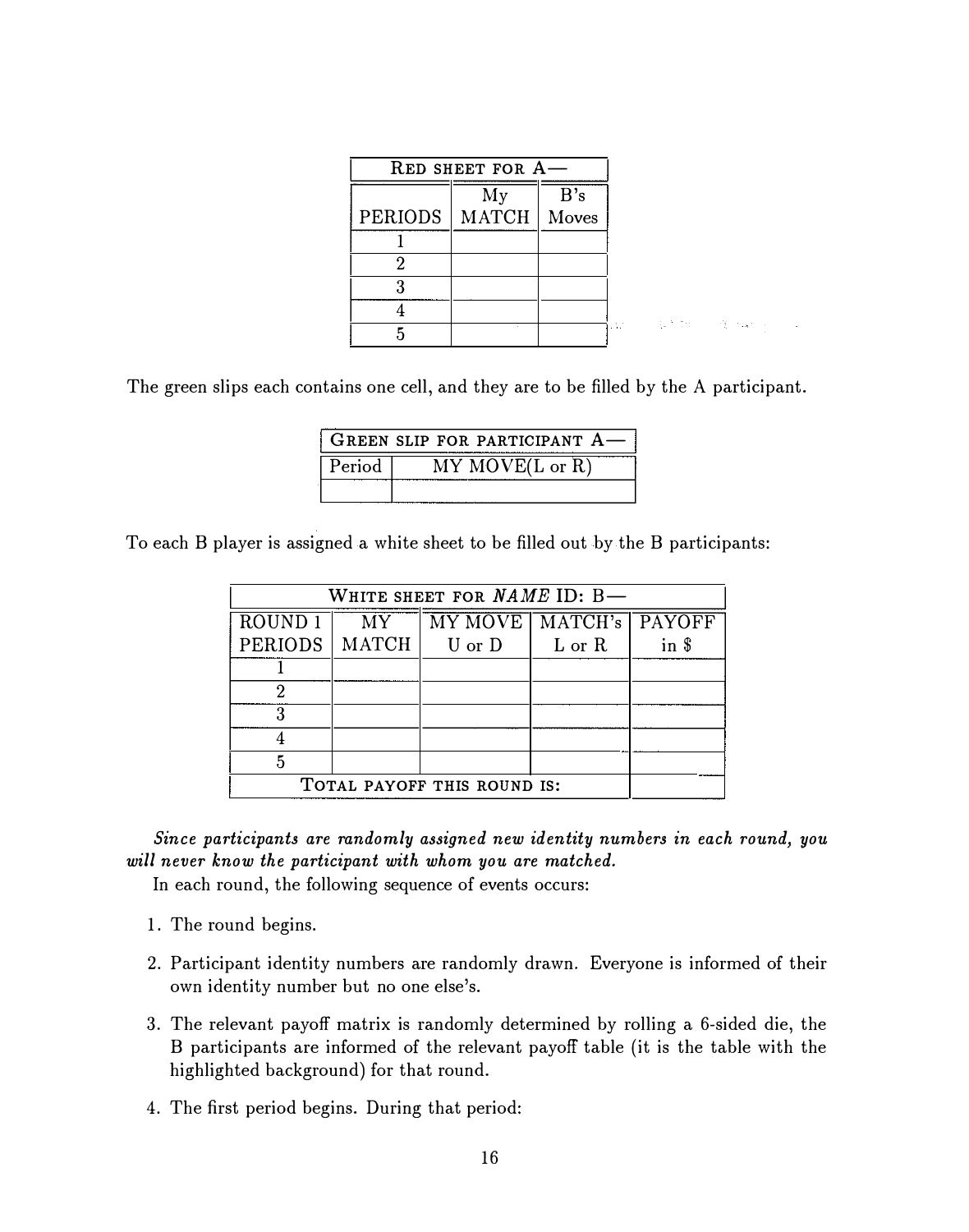- (a) The A participants enter their move (L or R) at the flashing sign on their green slip (the green slip disappears from the A participant's).
- (b) The relevant A participant's red sheet appears on each B participant's screen. The B participants enter their move (U or D) at the flashing sign on the red sheet of the relevant A participants.
- ( c) After all participants have made their moves, all moves are automatically recorded on the white sheets of A and B participants.
- ( d) The B participants will see their payoffs after each period whereas the A participants will only be informed of their payoffs at the very end of the round when the relevant payoff table is revealed.
- ( e) The first period ends.
- 5. The second period begins. The same procedure is followed.
- 6. The third period begins. The same procedure is followed.
- 7. The fourth period begins. The same procedure is followed.
- 8. The fifth period begins. The same procedure is followed.
- 9. The round ends.
- 10. The relevant payoff table for this round is revealed. The white sheets now show your total payoff for this round as well as your payoff for each period. Copy your total payoff for this round onto the record sheet.

There will be 10 such rounds.

Now, instruct participants to turn on their computers, and follow instructions. First we shall walk you through a practice round, you will not be paid for this practice round. The practice round will be conducted both on the computers and using actual paper sheets and slips. Follow the instructions of the experimenter and do not write anything on the sheets or the computers until instructed to do so. During the practice round, the experimenter will tell you what choices to make, make exactly those choices.

first period: DR, second period: UL, third period: UR, fourth period: DL, fifth period: DR.

The practice round is over, check payoffs, etc. Get ready for starting the actual experiments. Remember that the experiment will have 10 rounds like the one you just witnessed. You will be paid what you earn for all 10 rounds. In the actual experiment, you will use the computers only (no sheets of paper will be used).

Outcomes of practice round if the first table is drawn (show transparency 3). Outcomes of practice round if the second table is drawn (show transparency 4).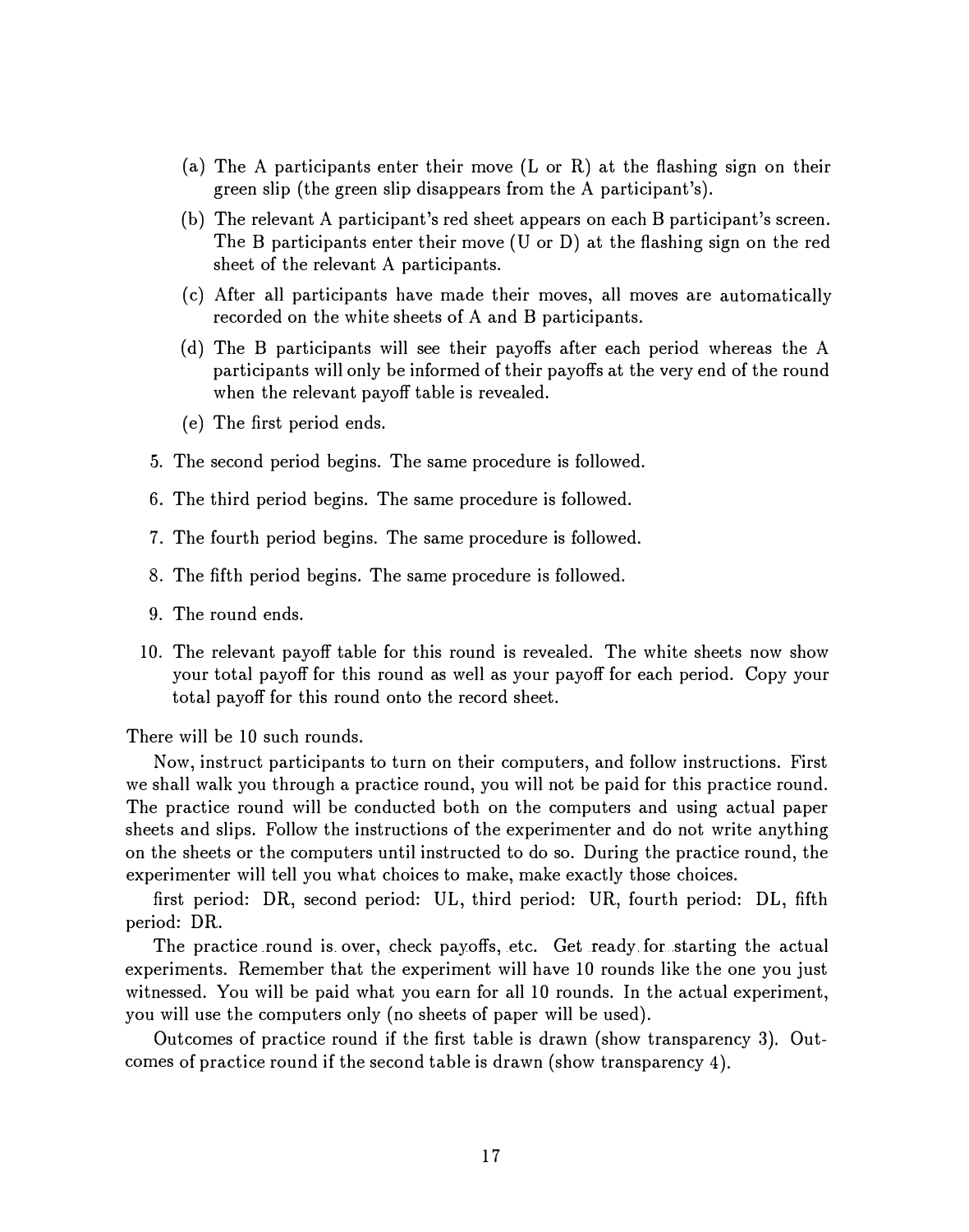APPENDIX B POSTERIORS ON  $(\epsilon_0, \bullet)$  UNDER THE SIX MODELS





 $\sim 10^{41}$ 

Figure 1: Posterior under Model SN. Figure 2: Posterior under Model UN.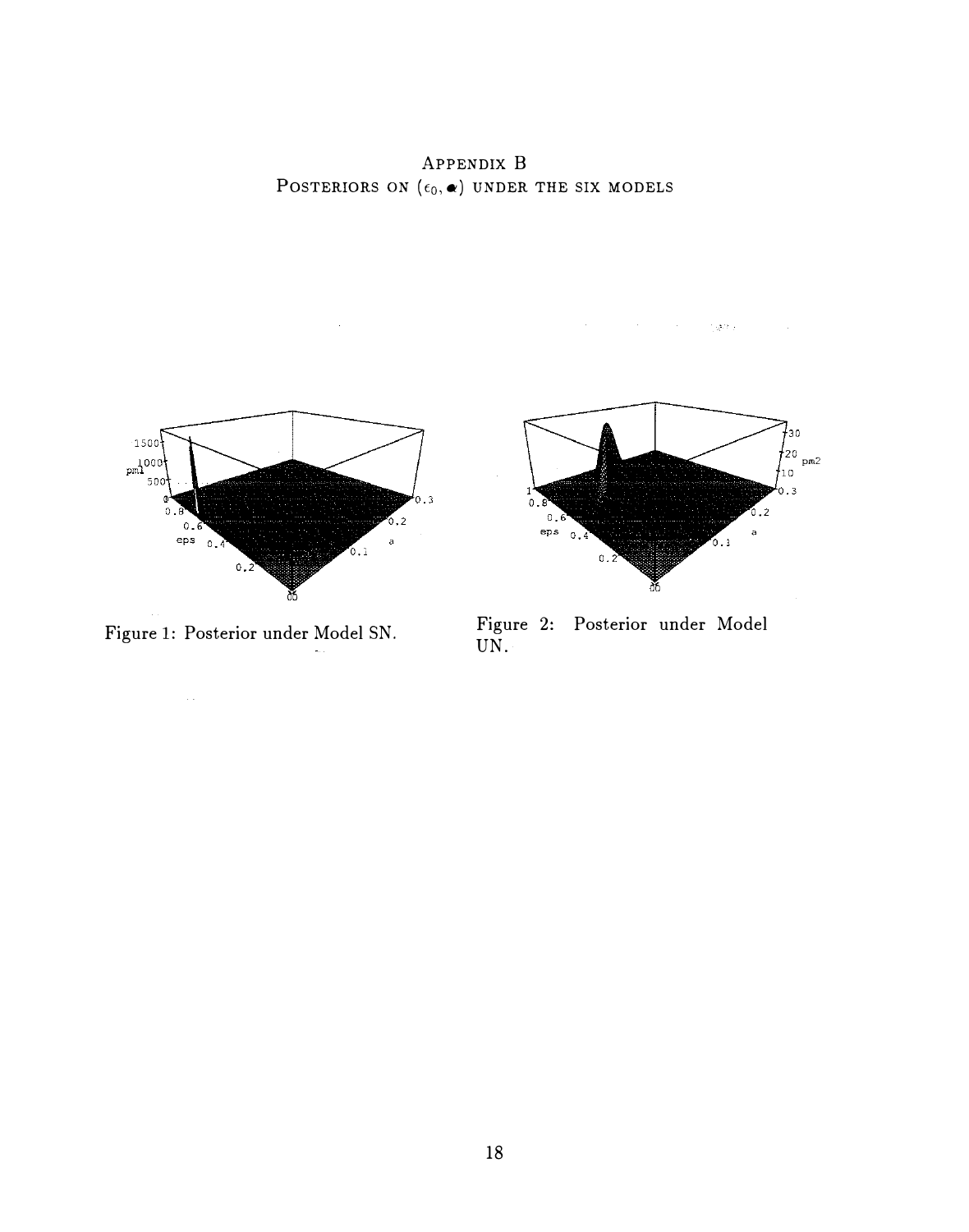The British Corp.  $\bar{\gamma}$  $\mathbb{C}^2$ 



Figure 3: Posterior under Model SD.

![](_page_20_Figure_3.jpeg)

Figure 4: Posterior under Model UD.

![](_page_20_Figure_5.jpeg)

Figure 5: Posterior under Model SF.

Figure 6: Posterior under Model UF.